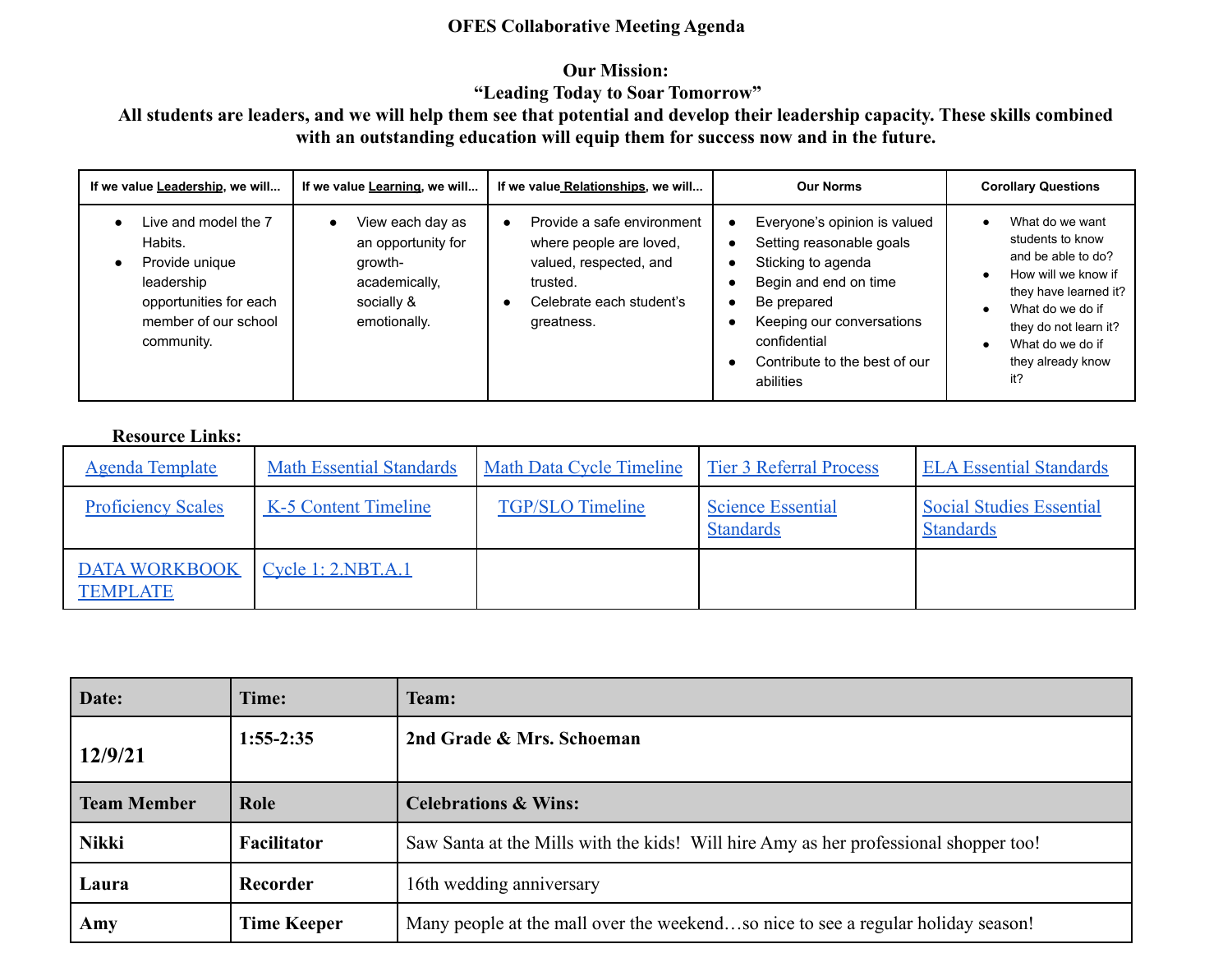| <b>Kelsey</b>                                     |                           | Resource Manager   Kelsey still believes in Santa! $\bigcirc \bigcirc \bigcirc \bigcirc \bigcirc \bigcirc \bigcirc$                                                                                                                                                     |
|---------------------------------------------------|---------------------------|-------------------------------------------------------------------------------------------------------------------------------------------------------------------------------------------------------------------------------------------------------------------------|
| Sara, Rachel,<br>Kaleigh, Brandi,<br><b>Jerry</b> | <b>Active Participant</b> | Jackie: Got a new mattress!<br>Brandi: Dr. Stegmann<br>Jerry: Multifocal contact lenses coming soon!<br>Sara: Santa came down our street yesterday! Ben=No pants<br>Brooke: Christmas stuff is up! Brooke=pants<br>Rachel: Got Christmas stuff put up over the weekend! |

| <b>Agenda Items</b>                                                                                  | <b>Facilitator</b>              | <b>Time</b><br><b>Alloted</b> | <b>Summary of Minutes &amp; Tasks Assigned</b>                                                                  | <b>Date Due</b> |
|------------------------------------------------------------------------------------------------------|---------------------------------|-------------------------------|-----------------------------------------------------------------------------------------------------------------|-----------------|
|                                                                                                      |                                 | $40$ min                      |                                                                                                                 |                 |
| <b>Review Commitments</b><br><b>Review Norms</b>                                                     | Facilitator                     | $1$ min                       |                                                                                                                 |                 |
| <b>Celebrations &amp; Wins</b>                                                                       | Facilitator                     | $2 \text{ min}$               |                                                                                                                 |                 |
| <b>Building Updates:</b>                                                                             | Jerry $\&$<br><b>Brandi</b>     | 5 min                         | Concert festivities at Discovery on Saturday!                                                                   |                 |
| Check In: Addition CFA-<br>1.21-22 2nd Grade Data Mas<br>Check in on 2.NBT.A.1<br>Cycle 1: 2.NBT.A.1 | Look at<br>results<br>next week |                               | Looking at results next week.                                                                                   |                 |
| Unwrap First:                                                                                        | Team                            | $20 \text{ min}$              | <b>District Alignment</b>                                                                                       |                 |
| <b>E</b> 2.R.1.A.c Retell/Summary U                                                                  |                                 |                               | <b>Sources for Free Texts</b>                                                                                   |                 |
| <b>D</b> Into Reading Skill Scope an                                                                 |                                 |                               | Scope and Sequence: If there are ideas, addition,                                                               |                 |
| Hold off on:                                                                                         |                                 |                               | corrections, please indicate them or let Brandi know.                                                           |                 |
| District 2.R.3.C.e Scale Dev                                                                         |                                 |                               | 2nd grade items are all coded for reading/writing and ready                                                     |                 |
| 21-22 Nov 12 PD                                                                                      |                                 |                               | to go. If there are mistakes, make corrections as needed.                                                       |                 |
| 12nd Grade ELA Question St                                                                           |                                 |                               | Retell/Summary standard: Goes across fiction and                                                                |                 |
| Provide Feedback on Draft CFA                                                                        |                                 |                               | nonfiction texts.                                                                                               |                 |
| <b>Concerns &amp; Questions</b>                                                                      | Team                            | 2 min                         |                                                                                                                 |                 |
| Review of Today's Norms;                                                                             | Facilitator                     | $1$ min                       | Next week: Sara Schoeman will be reviewing specifics of<br>Form F (Modifications/Accommodations) with the team. |                 |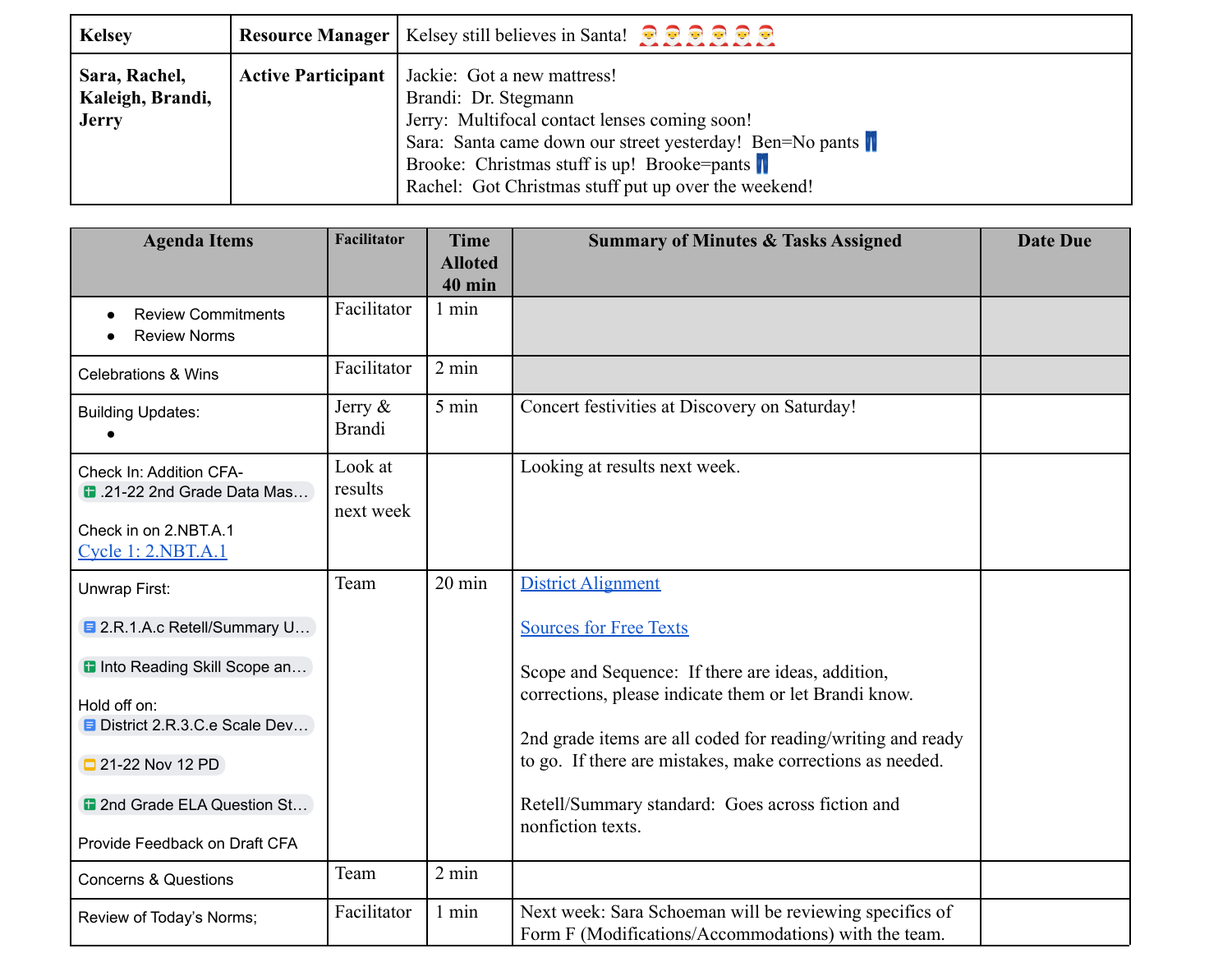|  | Next<br>Meetina |  |  |  |  |
|--|-----------------|--|--|--|--|
|--|-----------------|--|--|--|--|

| Date:                                             | Time:                     | Team:                                                                                                                                                                                                                                            |
|---------------------------------------------------|---------------------------|--------------------------------------------------------------------------------------------------------------------------------------------------------------------------------------------------------------------------------------------------|
| 12/2/21                                           | $1:55-2:35$               | 2nd Grade & Mrs. Schoeman                                                                                                                                                                                                                        |
| <b>Team Member</b>                                | Role                      | <b>Celebrations &amp; Wins:</b>                                                                                                                                                                                                                  |
| <b>Nikki</b>                                      | <b>Facilitator</b>        | Entire family vaccinated!                                                                                                                                                                                                                        |
| Laura                                             | Recorder                  | Niece started saying her name                                                                                                                                                                                                                    |
| Amy                                               | <b>Time Keeper</b>        | Yay for surgery being over!                                                                                                                                                                                                                      |
| <b>Kelsey</b>                                     | <b>Resource Manager</b>   | Gets to go to KC this weekend!                                                                                                                                                                                                                   |
| Sara, Rachel,<br>Kaleigh, Brandi,<br><b>Jerry</b> | <b>Active Participant</b> | Sara: I'm back!!!<br>Jackie: Got to spend time with family!<br>Brooke: Happy for warm, sunny weather!<br>Brandi: First band concert tonight for her son!<br>Rachel: Got her car back<br>Jerry: Houseful of family againkids were back for break! |

| <b>Agenda Items</b>                                           | Facilitator                 | <b>Time</b><br><b>Alloted</b><br><b>40 min</b> | <b>Summary of Minutes &amp; Tasks Assigned</b>                                                                                                                                                                                                                                                                                                                                                                                               | <b>Date Due</b> |
|---------------------------------------------------------------|-----------------------------|------------------------------------------------|----------------------------------------------------------------------------------------------------------------------------------------------------------------------------------------------------------------------------------------------------------------------------------------------------------------------------------------------------------------------------------------------------------------------------------------------|-----------------|
| <b>Review Commitments</b><br><b>Review Norms</b><br>$\bullet$ | Facilitator                 | min                                            |                                                                                                                                                                                                                                                                                                                                                                                                                                              |                 |
| <b>Celebrations &amp; Wins</b>                                | Facilitator                 | $2 \text{ min}$                                |                                                                                                                                                                                                                                                                                                                                                                                                                                              |                 |
| <b>Building Updates:</b><br><b>Holiday Party</b>              | Jerry $\&$<br><b>Brandi</b> | $5 \text{ min}$                                | PTO has offered to sponsor our holiday parties for this<br>December. Flyer will be sent out to all parents requesting<br>donations. Cupcakes and hot chocolate for the kids and<br>kids will get to make their own mug. Candy canes and<br>marshmallows will be provided. Pajamas and holiday<br>sweater theme day. We will have a modified schedule for<br>that day on the 22nd. Schedule will be sent our way<br>tomorrow from the office. |                 |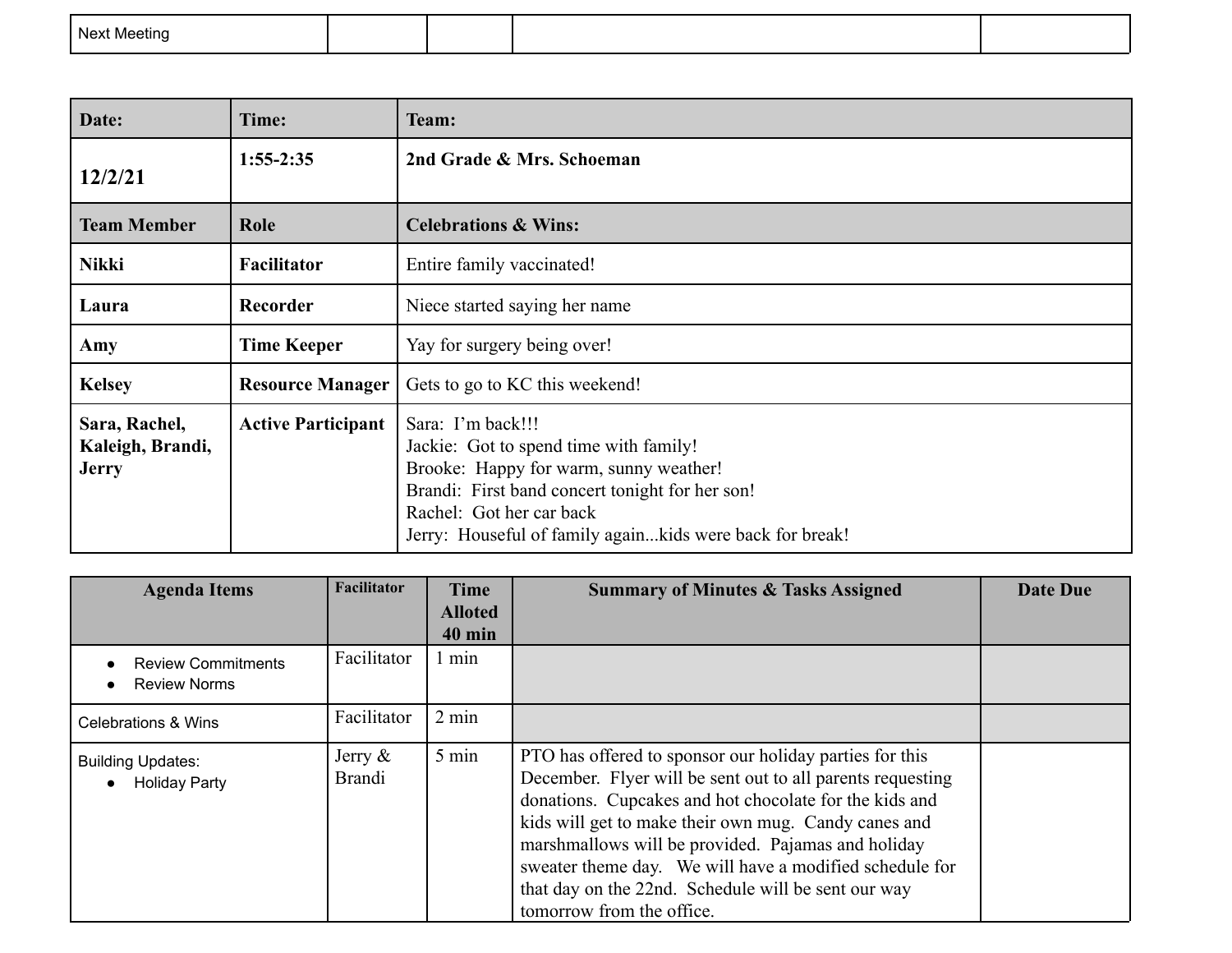| Check In: Addition CFA-<br>1.21-22 2nd Grade Data Mas<br>Check in on 2.NBT.A.1<br>Cycle 1: 2.NBT.A.1                                                                                                                           |             |                  | Giving post test next week and have data entered by<br>December 16th.                                                                                                    |  |
|--------------------------------------------------------------------------------------------------------------------------------------------------------------------------------------------------------------------------------|-------------|------------------|--------------------------------------------------------------------------------------------------------------------------------------------------------------------------|--|
| Unwrap First:<br><b>E</b> 2.R.1.A.c Retell/Summary U<br><b>D</b> Into Reading Skill Scope an<br>Hold off on:<br>District 2.R.3.C.e Scale Dev<br>21-22 Nov 12 PD<br>12nd Grade ELA Question St<br>Provide Feedback on Draft CFA | Team        | $20 \text{ min}$ | <b>District Alignment</b><br><b>Sources for Free Texts</b><br>Scope and Sequence: If there are ideas, addition,<br>corrections, please indicate them or let Brandi know. |  |
| <b>Concerns &amp; Questions</b>                                                                                                                                                                                                | Team        | $2 \text{ min}$  |                                                                                                                                                                          |  |
| Review of Today's Norms;<br><b>Next Meeting</b>                                                                                                                                                                                | Facilitator | 1 min            |                                                                                                                                                                          |  |

| Date:                             | Time:                     | Team:                                                                                                                                         |
|-----------------------------------|---------------------------|-----------------------------------------------------------------------------------------------------------------------------------------------|
| 11/18/21                          | $1:55-2:35$               | 2nd Grade & Mrs. Schoeman                                                                                                                     |
| <b>Team Member</b>                | Role                      | <b>Celebrations &amp; Wins:</b>                                                                                                               |
| <b>Nikki</b>                      | Facilitator               | Visiting lots of Kdgn and 1st grade friends.                                                                                                  |
| Laura                             | Recorder                  |                                                                                                                                               |
| Amy                               | <b>Time Keeper</b>        |                                                                                                                                               |
| <b>Kelsey</b>                     | <b>Resource Manager</b>   | Namu got a perfect place value score!                                                                                                         |
| Sara, Rachel,<br>Kaleigh, Brandi, | <b>Active Participant</b> | Rachel: Dad is turning 60! Surprise party happening :)<br>Brandi & Jerry: Thank you Nikki for stepping up and helping out our team this week! |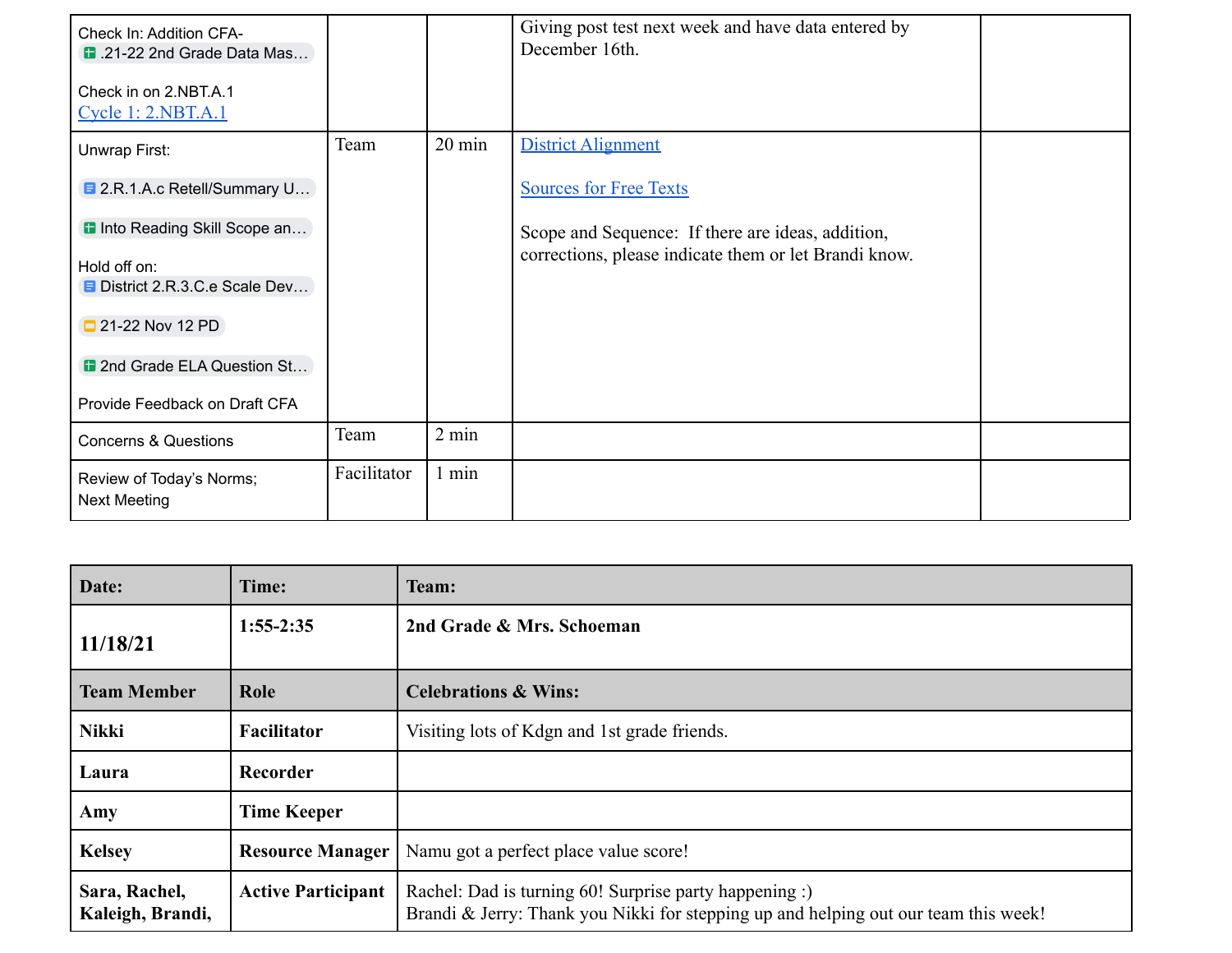| .Jerry |  |  |
|--------|--|--|
|        |  |  |

| <b>Agenda Items</b>                                                                  | <b>Facilitator</b>          | <b>Time</b><br><b>Alloted</b><br>$40$ min | <b>Summary of Minutes &amp; Tasks Assigned</b>                                                                                                                                                                                                                                                             | <b>Date Due</b> |
|--------------------------------------------------------------------------------------|-----------------------------|-------------------------------------------|------------------------------------------------------------------------------------------------------------------------------------------------------------------------------------------------------------------------------------------------------------------------------------------------------------|-----------------|
| <b>Review Commitments</b><br><b>Review Norms</b>                                     | Facilitator                 | 1 min                                     |                                                                                                                                                                                                                                                                                                            |                 |
| <b>Celebrations &amp; Wins</b>                                                       | Facilitator                 | $2 \text{ min}$                           |                                                                                                                                                                                                                                                                                                            |                 |
| <b>Building Updates:</b><br>Concerts<br><b>SLO Reflection</b><br><b>AMI Feedback</b> | Jerry $\&$<br><b>Brandi</b> | 5 min                                     | Concert on Dec. 11 @ 11am. Tickets home on Monday,<br>Nov. 29th.<br>SLO reflections due by end of Dec.<br>AMI (have 6 days)- paper packets ready to go. Zoom<br>meeting for students, expectations, etc. Check emails from<br>9am-3pm. Specials will have a choice board to be included<br>in our packets. |                 |
| Check In: Addition CFA-<br>1.21-22 2nd Grade Data Mas                                |                             |                                           | Plan to give post test week of Dec 6-10                                                                                                                                                                                                                                                                    |                 |
| Check in on 2.NBT.A.1<br>Cycle 1: 2.NBT.A.1                                          |                             |                                           |                                                                                                                                                                                                                                                                                                            |                 |
| FINISH Unwrap ELA Standard<br><b>E</b> District 2.R.3.C.e Scale Dev                  | Team                        | $20 \text{ min}$                          | <b>District Alignment</b><br><b>Sources for Free Texts</b>                                                                                                                                                                                                                                                 |                 |
| 21-22 Nov 12 PD                                                                      |                             |                                           |                                                                                                                                                                                                                                                                                                            |                 |
| <b>a</b> 2nd Grade ELA Question St                                                   |                             |                                           |                                                                                                                                                                                                                                                                                                            |                 |
| <b>D</b> Into Reading Skill Scope an                                                 |                             |                                           |                                                                                                                                                                                                                                                                                                            |                 |
| Provide Feedback on Draft CFA                                                        |                             |                                           |                                                                                                                                                                                                                                                                                                            |                 |
| Fact Fluency- Multiplication<br>feedback from 3rd Grade                              | <b>Brandi</b>               |                                           |                                                                                                                                                                                                                                                                                                            |                 |
| Unwrap ELA Standard #2<br><b>E</b> 2.RF.4.A.a Fluency Unwrap                         | Team                        | If Time                                   |                                                                                                                                                                                                                                                                                                            |                 |
| <b>Concerns &amp; Questions</b>                                                      | Team                        | 2 min                                     |                                                                                                                                                                                                                                                                                                            |                 |
| Review of Today's Norms;<br><b>Next Meeting</b>                                      | Facilitator                 | 1 min                                     |                                                                                                                                                                                                                                                                                                            |                 |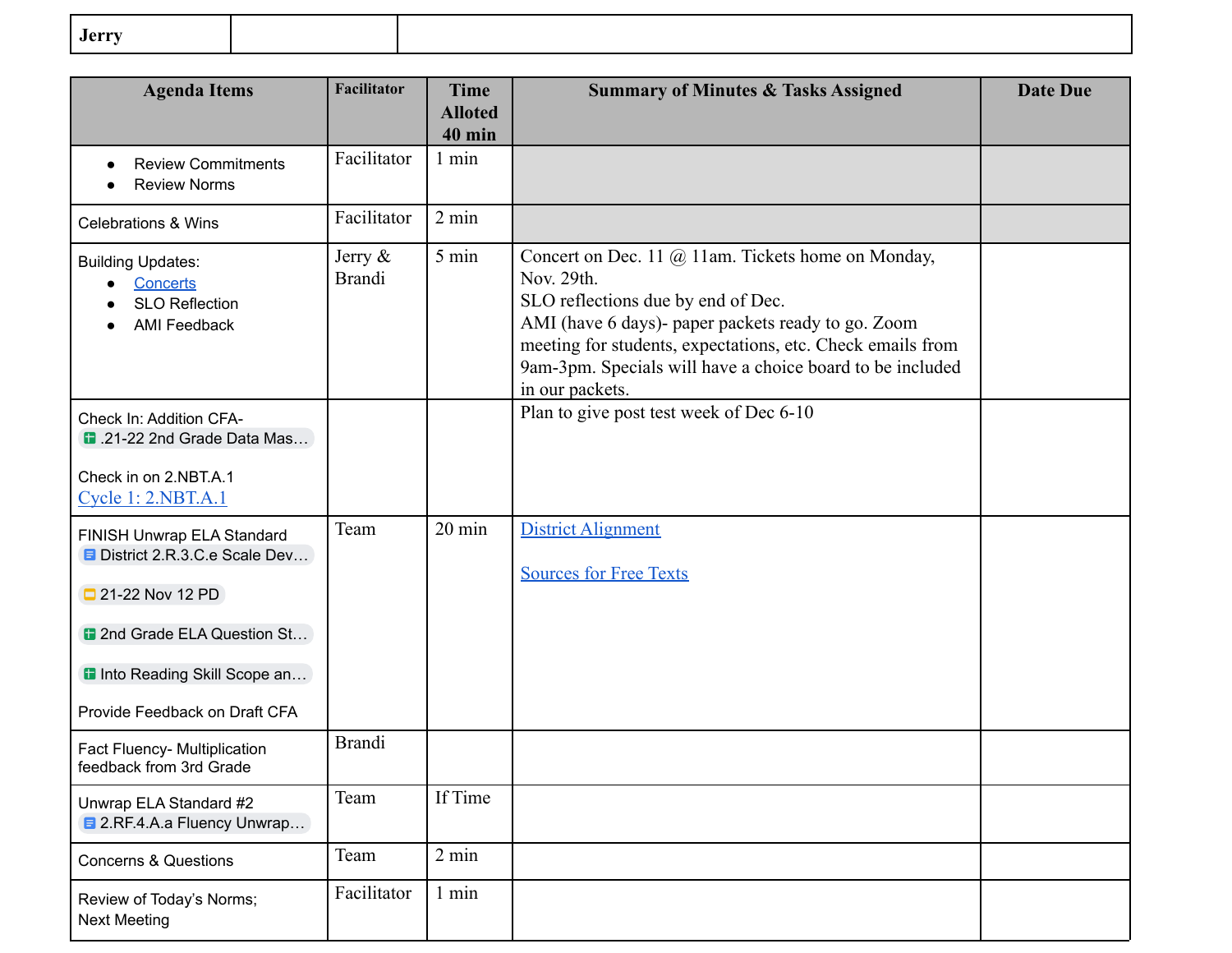| Date:                                             | Time:                     | <b>Team:</b>                                                                                                                                                                                                            |
|---------------------------------------------------|---------------------------|-------------------------------------------------------------------------------------------------------------------------------------------------------------------------------------------------------------------------|
| 11/11/21                                          | $1:55-2:35$               | 2nd Grade & Mrs. Schoeman                                                                                                                                                                                               |
| <b>Team Member</b>                                | Role                      | <b>Celebrations &amp; Wins:</b>                                                                                                                                                                                         |
| <b>Nikki</b>                                      | Facilitator               | Niece had her signing day for Lindenwood soccer!                                                                                                                                                                        |
| Laura                                             | Recorder                  |                                                                                                                                                                                                                         |
| Amy                                               | <b>Time Keeper</b>        |                                                                                                                                                                                                                         |
| <b>Kelsey</b>                                     | <b>Resource Manager</b>   | Student in class has been doing so much better with speaking English!                                                                                                                                                   |
| Sara, Rachel,<br>Kaleigh, Brandi,<br><b>Jerry</b> | <b>Active Participant</b> | Jackie: Mom turned 84 this weekhappy, healthy, active!<br>Jerry: Repainted lines on parking lot!<br>Brandi: Quiet weekend turned into a busy one this weekend!<br>Kaleigh: First week of intensives is almost finished! |

| <b>Agenda Items</b>                                                                              | <b>Facilitator</b>          | <b>Time</b><br><b>Alloted</b> | <b>Summary of Minutes &amp; Tasks Assigned</b>                      | <b>Date Due</b> |
|--------------------------------------------------------------------------------------------------|-----------------------------|-------------------------------|---------------------------------------------------------------------|-----------------|
| <b>Review Commitments</b><br>$\bullet$<br><b>Review Norms</b>                                    | Facilitator                 | <b>40 min</b><br>1 min        |                                                                     |                 |
| <b>Celebrations &amp; Wins</b>                                                                   | Facilitator                 | $2 \text{ min}$               |                                                                     |                 |
| <b>Building Updates:</b>                                                                         | Jerry $\&$<br><b>Brandi</b> | 5 min                         | $11/4$ : None.<br>11/11: Christmas concert information coming soon. |                 |
| Analyze Addition CFA-<br>1.21-22 2nd Grade Data Mas<br>Check in on 2.NBT.A.1                     |                             |                               | Cycle 1: 2.NBT.A.1                                                  |                 |
| FINISH Unwrap ELA Standard<br><b>■ 21-22 2.R.3.C.e Unwrappin</b><br>District 2.R.3.C.e Scale Dev | Team                        | $20 \text{ min}$              | <b>District Alignment</b><br><b>Sources for Free Texts</b>          |                 |
| Provide Feedback on Draft CFA                                                                    |                             |                               |                                                                     |                 |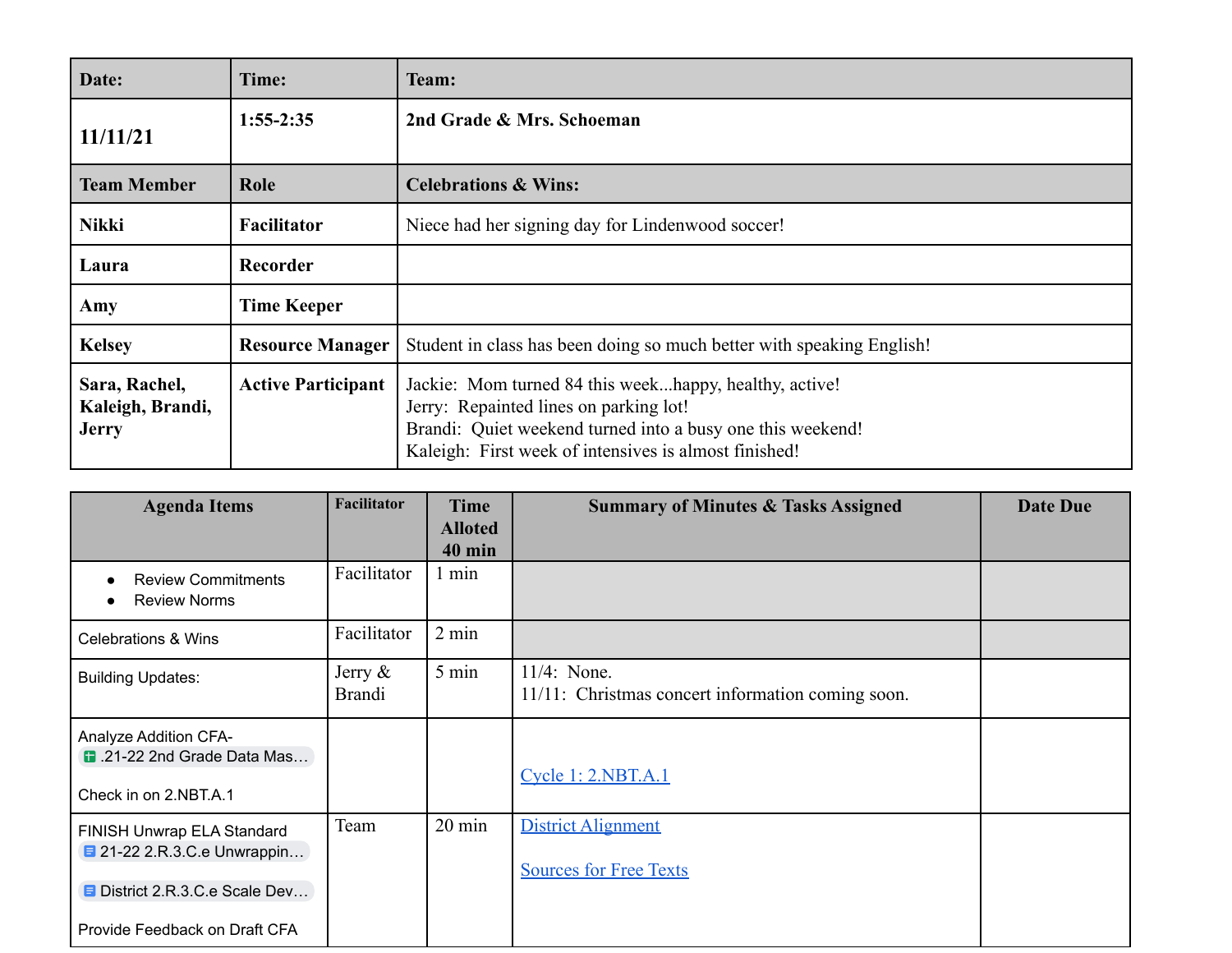| Unwrap ELA Standard #2<br><b>E</b> 2.RF.4.A.a Fluency Unwrap | Team        | If Time         |                                               |  |
|--------------------------------------------------------------|-------------|-----------------|-----------------------------------------------|--|
| Concerns & Questions                                         | Team        | $2 \text{ min}$ | Nikki: Reading groups<br>Brandi: Fact Fluency |  |
| Review of Today's Norms;<br>Next Meeting                     | Facilitator | min             |                                               |  |

| Date:                                             | Time:                     | Team:                                                                                   |
|---------------------------------------------------|---------------------------|-----------------------------------------------------------------------------------------|
| 11/4/21                                           | $1:55-2:35$               | 2nd Grade & Mrs. Schoeman                                                               |
| <b>Team Member</b>                                | Role                      | <b>Celebrations &amp; Wins:</b>                                                         |
| <b>Nikki</b>                                      | <b>Facilitator</b>        | The email!                                                                              |
| Laura                                             | Recorder                  | A new great niece/nephew on the way!                                                    |
| Amy                                               | <b>Time Keeper</b>        |                                                                                         |
| <b>Kelsey</b>                                     | <b>Resource Manager</b>   | Kelsey: The email this morning! Best friend had a baby!                                 |
| Sara, Rachel,<br>Kaleigh, Brandi,<br><b>Jerry</b> | <b>Active Participant</b> | Sara: Got a new pen for the projector!<br>Brooke: Graduation celebrations this weekend! |

| <b>Agenda Items</b>                                                    | Facilitator                 | <b>Time</b>      | <b>Summary of Minutes &amp; Tasks Assigned</b>                                                                                   | <b>Date Due</b> |
|------------------------------------------------------------------------|-----------------------------|------------------|----------------------------------------------------------------------------------------------------------------------------------|-----------------|
|                                                                        |                             | <b>Alloted</b>   |                                                                                                                                  |                 |
|                                                                        |                             | <b>40 min</b>    |                                                                                                                                  |                 |
| <b>Review Commitments</b>                                              | Facilitator                 | 1 min            |                                                                                                                                  |                 |
| <b>Review Norms</b>                                                    |                             |                  |                                                                                                                                  |                 |
| <b>Celebrations &amp; Wins</b>                                         | Facilitator                 | $2 \text{ min}$  |                                                                                                                                  |                 |
| <b>Building Updates:</b>                                               | Jerry $\&$<br><b>Brandi</b> | 5 min            | None.                                                                                                                            |                 |
| FINISH Unwrap ELA Standard<br>$\blacksquare$ 21-22 2.R.3.C.e Unwrappin | Team                        | $20 \text{ min}$ | <b>District Alignment</b><br>Done.<br>Meeting with Discovery went well. Quite a bit of<br>alignment. Started a draft of the CFA. |                 |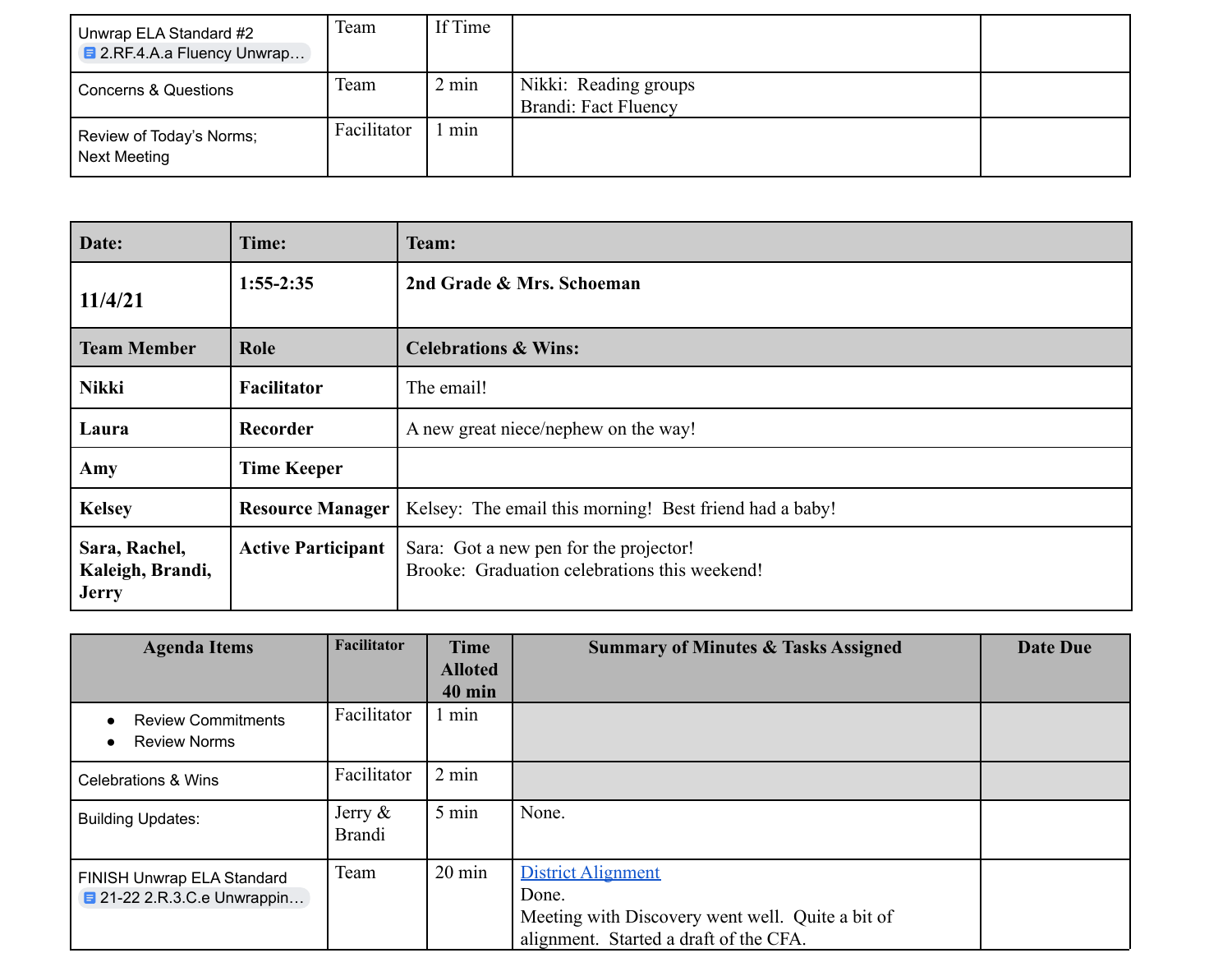| Unwrap ELA Standard #2<br><b>E</b> 2.RF.4.A.a Fluency Unwrap | Team        | If Time             |                                                        |  |
|--------------------------------------------------------------|-------------|---------------------|--------------------------------------------------------|--|
| Next Time: Check in on 2.NBT.A.4<br>Place Value-- RTI Groups | Team        | <b>Next</b><br>Time | <u>Cycle 1: 2.NBT.A.1</u>                              |  |
| Week of Nov 1- Analyze Addition<br><b>CFA</b>                |             |                     | Give CFA: Nov 3rdish, be prepared with data on Nov. 11 |  |
| Concerns & Questions                                         | Team        | $2 \text{ min}$     | Nikki: Reading groups                                  |  |
| Review of Today's Norms;<br><b>Next Meeting</b>              | Facilitator | min                 |                                                        |  |

| Date:                                             | Time:                     | <b>Team:</b>                                                                                                                                                                                                                                                                                                            |  |  |  |
|---------------------------------------------------|---------------------------|-------------------------------------------------------------------------------------------------------------------------------------------------------------------------------------------------------------------------------------------------------------------------------------------------------------------------|--|--|--|
| 10/21/21                                          | $1:55-2:35$               | 2nd Grade & Mrs. Schoeman                                                                                                                                                                                                                                                                                               |  |  |  |
| <b>Team Member</b>                                | Role                      | <b>Celebrations &amp; Wins:</b>                                                                                                                                                                                                                                                                                         |  |  |  |
| <b>Nikki</b>                                      | <b>Facilitator</b>        | Booked flights for Sam to go visit Jake $\mathcal{H}$                                                                                                                                                                                                                                                                   |  |  |  |
| Laura                                             | Recorder                  | Softball is finished! :-)                                                                                                                                                                                                                                                                                               |  |  |  |
| Amy                                               | <b>Time Keeper</b>        | Had a guy come mow the grass                                                                                                                                                                                                                                                                                            |  |  |  |
| <b>Kelsey</b>                                     | <b>Resource Manager</b>   | Nice email from a parent over the weekend!                                                                                                                                                                                                                                                                              |  |  |  |
| Sara, Rachel,<br>Kaleigh, Brandi,<br><b>Jerry</b> | <b>Active Participant</b> | Jackie: Mowed the grass<br>Jerry: Wants lines in his yard.<br>Brandi: Lunch bunches started today and loved getting back to that again! New nephew<br>coming soonwaiting for the phone call!<br>Sara: Data is entered for the quarterlies<br>Rachel: The Bachelorette is back!<br>Kaleigh: Gets to go home next Friday! |  |  |  |

| <b>Agenda Items</b>       | Facilitator | <b>Time</b><br><b>Alloted</b><br>40 min | <b>Summary of Minutes &amp; Tasks Assigned</b> | Date Due |
|---------------------------|-------------|-----------------------------------------|------------------------------------------------|----------|
| <b>Review Commitments</b> | Facilitator | min                                     |                                                |          |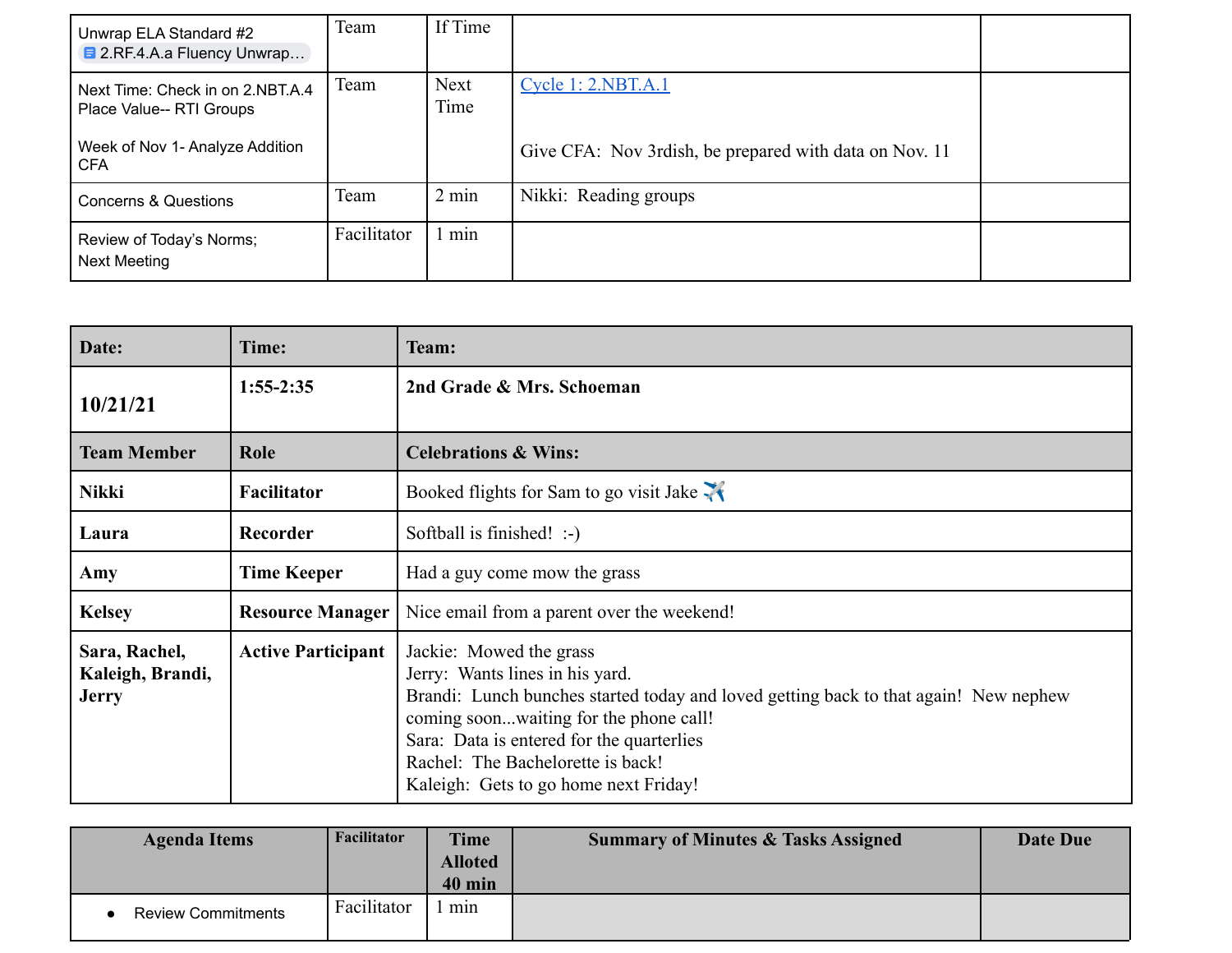| <b>Review Norms</b>                                                                       |                             |                  |                                                                                                                                                                                               |  |
|-------------------------------------------------------------------------------------------|-----------------------------|------------------|-----------------------------------------------------------------------------------------------------------------------------------------------------------------------------------------------|--|
| <b>Celebrations &amp; Wins</b>                                                            | Facilitator                 | $2 \text{ min}$  |                                                                                                                                                                                               |  |
| <b>Building Updates:</b><br><b>Birthday Treats</b><br>Hats for Halloween,<br>not costumes | Jerry $\&$<br><b>Brandi</b> | 5 min            | Reminders:<br>Adjustments are being made to the birthday treat<br>list, but all will be the same price. Communication<br>will be made to parents.<br>Halloween: (See email from Brandi 10/21) |  |
| FINISH Unwrap ELA Standard<br><b>■ 21-22 2.R.3.C.e Unwrappin</b>                          | Team                        | $20 \text{ min}$ | District Alignment                                                                                                                                                                            |  |
| Unwrap ELA Standard #2<br><b>E</b> 2.RF.4.A.a Fluency Unwrap                              | Team                        | If Time          |                                                                                                                                                                                               |  |
| Next Time: Check in on 2.NBT.A.4<br>Place Value-- RTI Groups                              | Team                        | Next<br>Time     | Cycle 1: 2.NBT.A.1                                                                                                                                                                            |  |
| Week of Nov 1- Analyze Addition<br><b>CFA</b>                                             |                             |                  | Give CFA: Nov 3rdish, be prepared with data on Nov. 11                                                                                                                                        |  |
| <b>Concerns &amp; Questions</b>                                                           | Team                        | $2 \text{ min}$  |                                                                                                                                                                                               |  |
| Review of Today's Norms;<br><b>Next Meeting</b>                                           | Facilitator                 | $1$ min          |                                                                                                                                                                                               |  |

| Date:              | Time:                     | <b>Team:</b>                                       |
|--------------------|---------------------------|----------------------------------------------------|
| 10/14/21           | $1:55-2:35$               | 2nd Grade & Mrs. Schoeman                          |
| <b>Team Member</b> | Role                      | <b>Celebrations &amp; Wins:</b>                    |
| <b>Nikki</b>       | Facilitator               | Kids are surviving despite no food! Busy busy! :-) |
| Laura              | Recorder                  | Professional conversation went well.               |
| Amy                | <b>Time Keeper</b>        | Booster shot done!                                 |
| <b>Kelsey</b>      | <b>Resource Manager</b>   | Survived half marathon! Yay Kelsey!                |
| Sara, Rachel,      | <b>Active Participant</b> | Jackie: Resilient daughter!!!                      |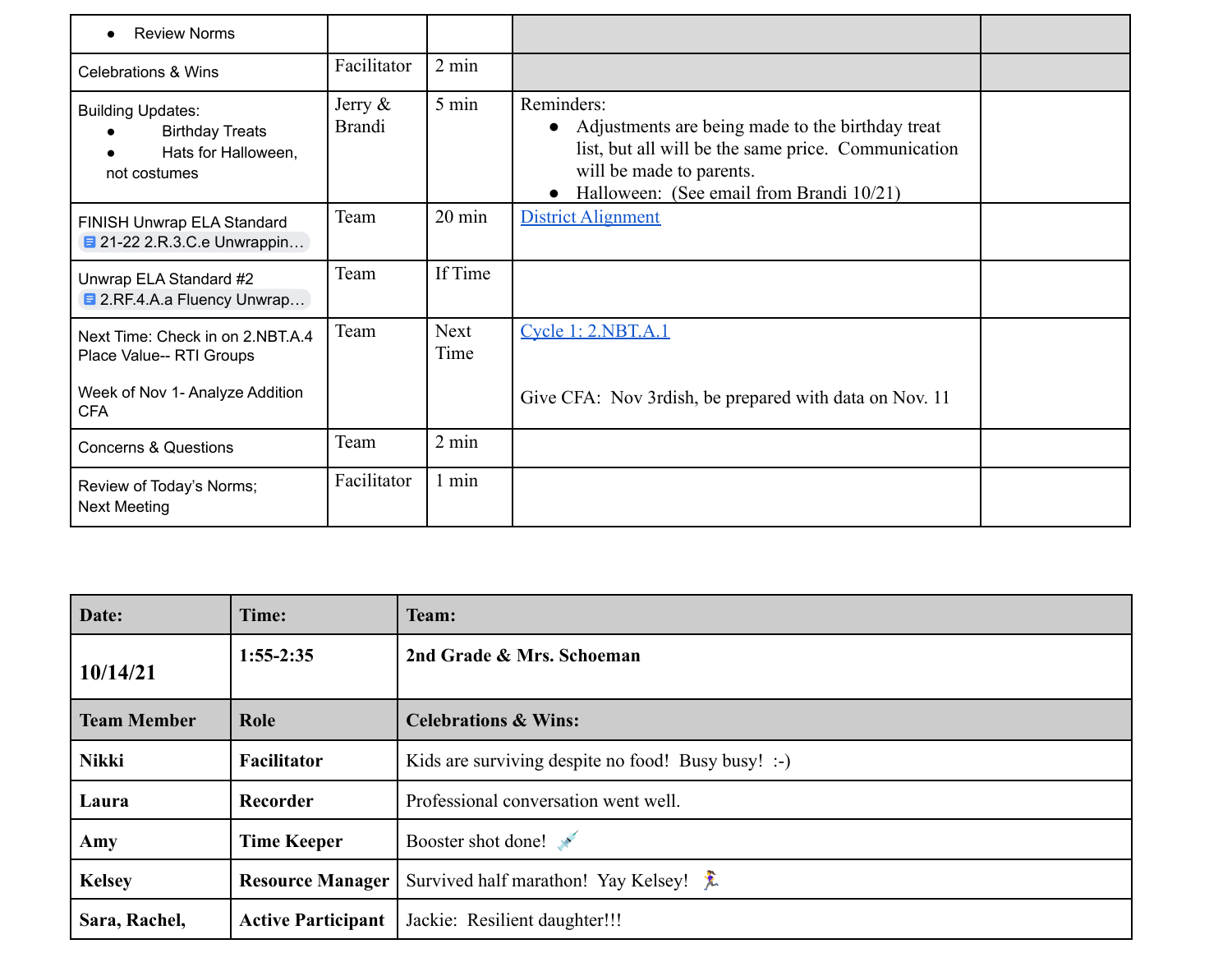| Kaleigh, Brandi, | Sara: SLO group did super well!                                     |
|------------------|---------------------------------------------------------------------|
| <b>Jerry</b>     | Brandi: OLE experience was great!                                   |
|                  | (Rachel: Cousin was in a bad accident, but very grateful she is OK! |

| <b>Agenda Items</b>                                              | <b>Facilitator</b>          | <b>Time</b><br><b>Alloted</b> | <b>Summary of Minutes &amp; Tasks Assigned</b>                                                                                                                                                                                                                                                                                                                                                                                                                                                                                                                                                                                                                                                                                                | <b>Date Due</b> |
|------------------------------------------------------------------|-----------------------------|-------------------------------|-----------------------------------------------------------------------------------------------------------------------------------------------------------------------------------------------------------------------------------------------------------------------------------------------------------------------------------------------------------------------------------------------------------------------------------------------------------------------------------------------------------------------------------------------------------------------------------------------------------------------------------------------------------------------------------------------------------------------------------------------|-----------------|
| <b>Review Commitments</b><br><b>Review Norms</b>                 | Facilitator                 | <b>40 min</b><br>1 min        |                                                                                                                                                                                                                                                                                                                                                                                                                                                                                                                                                                                                                                                                                                                                               |                 |
| <b>Celebrations &amp; Wins</b>                                   | Facilitator                 | 2 min                         |                                                                                                                                                                                                                                                                                                                                                                                                                                                                                                                                                                                                                                                                                                                                               |                 |
| <b>Building Updates:</b><br>Playground                           | Jerry $\&$<br><b>Brandi</b> | 5 min                         | Reminders:<br>• Injuries coming from monkey bars. See pic below.<br>Squidgames: Kids playing Squidgames on Netflix,<br>$\bullet$<br>inappropriate game for school. Put stop to it if you<br>see it.                                                                                                                                                                                                                                                                                                                                                                                                                                                                                                                                           |                 |
| Analyze 2.NBT.A.4 Place Value--<br><b>RTI Groups</b>             | Team                        | If Neede                      | Cycle 1: 2.NBT.A.1<br>10/14 Headed to Next: Addition without regrouping.<br>Started addition this week. Will wait a few weeks to give<br>CFAgive first week after conferences. Shooting to give<br>final CFA week of November 20th.<br>Test for Place Value: Week of October 4-8<br>Sara: RTI group for Skyler, Christian, and Andrea<br>Give test next week sometime.<br>Temperature checks are showing silly mistakes.<br>Data entered into spreadsheet before PLT week of 14th.<br>Sara:<br>Counting together, starting to have trouble in the<br>teens.<br>Starting with recognizing 1-5 within tens frame.<br>Students missed many of these concepts in<br>kindergarten during shutdown.<br>Next CFA addition give lukewarm mid-October. |                 |
| FINISH Unwrap ELA Standard<br><b>E</b> 21-22 2.R.3.C.e Unwrappin | Team                        | 20 min                        | <b>District Alignment</b>                                                                                                                                                                                                                                                                                                                                                                                                                                                                                                                                                                                                                                                                                                                     |                 |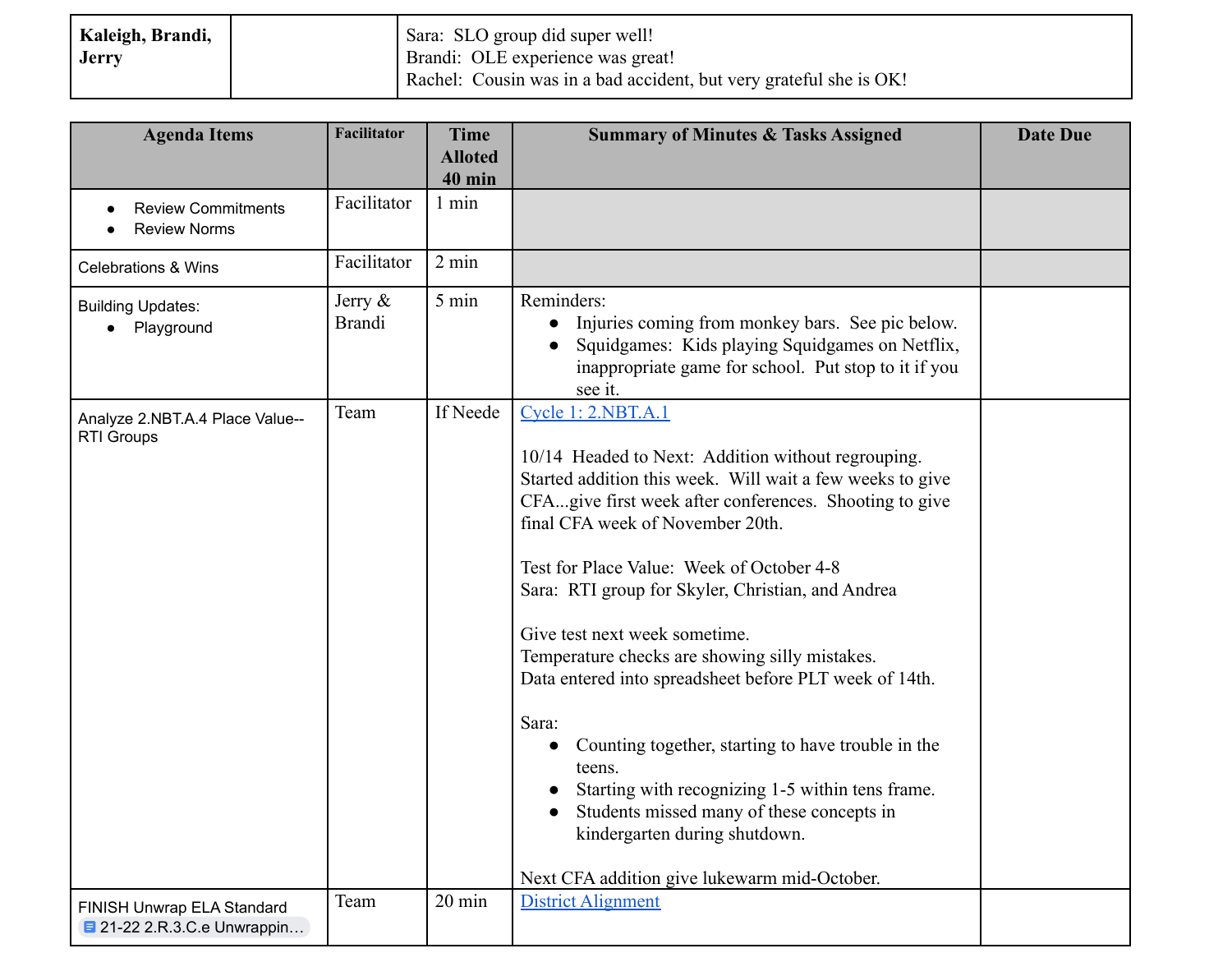| Unwrap ELA Standard #2<br><b>E</b> 2.RF.4.A.a Fluency Unwrap | Team        | If Time |  |
|--------------------------------------------------------------|-------------|---------|--|
| <b>Concerns &amp; Questions</b>                              | Team        | 2 min   |  |
| Review of Today's Norms;<br>Next Meeting                     | Facilitator | min     |  |



| Date:<br>T<br>l`eam:<br>l' <b>ime:</b> |
|----------------------------------------|
|----------------------------------------|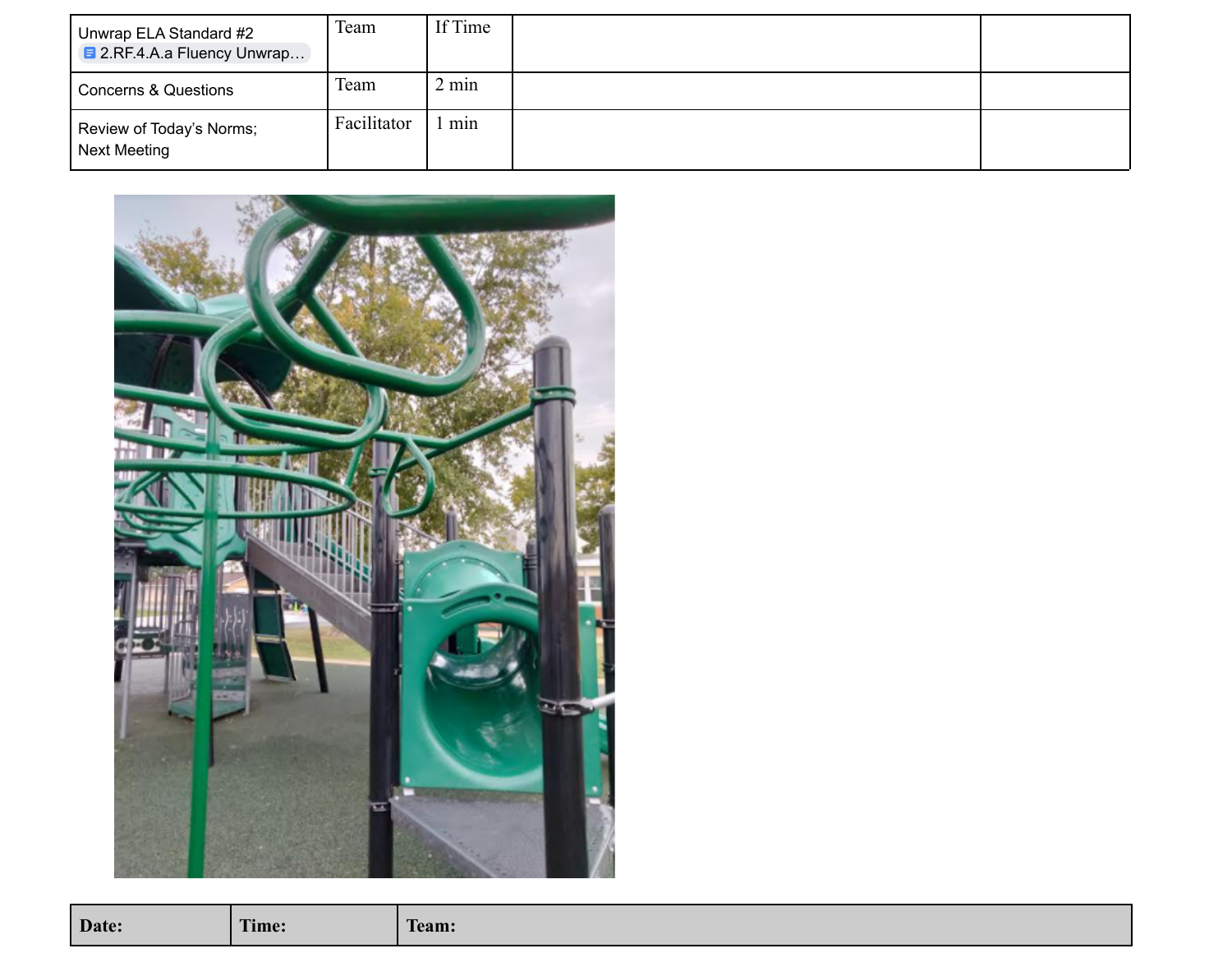| 10/7/21                                           | $1:55-2:35$               | 2nd Grade & Mrs. Schoeman       |
|---------------------------------------------------|---------------------------|---------------------------------|
| <b>Team Member</b>                                | Role                      | <b>Celebrations &amp; Wins:</b> |
| <b>Nikki</b>                                      | Facilitator               |                                 |
| Laura                                             | Recorder                  |                                 |
| Amy                                               | <b>Time Keeper</b>        |                                 |
| <b>Kelsey</b>                                     | <b>Resource Manager</b>   |                                 |
| Sara, Rachel,<br>Kaleigh, Brandi,<br><b>Jerry</b> | <b>Active Participant</b> |                                 |

| <b>Agenda Items</b>                                   | <b>Facilitator</b>          | Time<br><b>Alloted</b><br><b>40 min</b> | <b>Summary of Minutes &amp; Tasks Assigned</b>                                                                                                                                                                                                                                                                                                                                                                                                                               | <b>Date Due</b> |
|-------------------------------------------------------|-----------------------------|-----------------------------------------|------------------------------------------------------------------------------------------------------------------------------------------------------------------------------------------------------------------------------------------------------------------------------------------------------------------------------------------------------------------------------------------------------------------------------------------------------------------------------|-----------------|
| <b>Review Commitments</b><br><b>Review Norms</b>      | Facilitator                 | 1 min                                   |                                                                                                                                                                                                                                                                                                                                                                                                                                                                              |                 |
| <b>Celebrations &amp; Wins</b>                        | Facilitator                 | $2 \text{ min}$                         |                                                                                                                                                                                                                                                                                                                                                                                                                                                                              |                 |
| <b>Building Updates:</b>                              | Jerry $\&$<br><b>Brandi</b> | 5 min                                   | Reminders:                                                                                                                                                                                                                                                                                                                                                                                                                                                                   |                 |
| Check In 2.NBT.A.4 Place Value--<br><b>RTI Groups</b> | Team                        | If Neede                                | Cycle 1: 2.NBT.A.1<br>Test for Place Value: Week of October 4-8<br>Sara: RTI group for Skyler, Christian, and Andrea<br>Give test next week sometime.<br>Temperature checks are showing silly mistakes.<br>Data entered into spreadsheet before PLT week of 14th.<br>Sara:<br>Counting together, starting to have trouble in the<br>teens.<br>Starting with recognizing 1-5 within tens frame.<br>Students missed many of these concepts in<br>kindergarten during shutdown. |                 |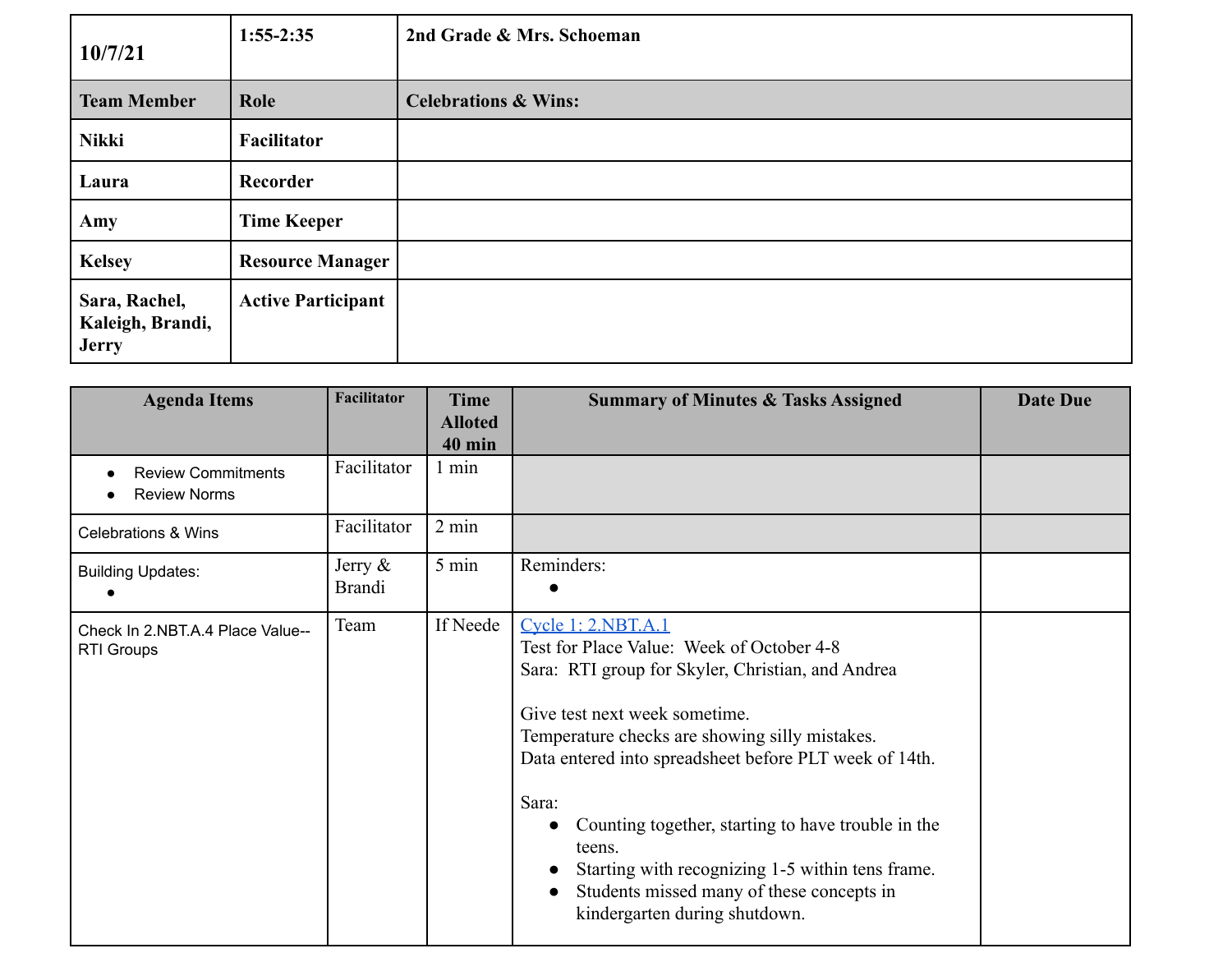|                                                              |             |                  | Next CFA addition give lukewarm mid-October. |  |
|--------------------------------------------------------------|-------------|------------------|----------------------------------------------|--|
| Unwrap ELA Standard<br><b>E</b> 21-22 2.R.3.C.e Unwrappin    | Team        | $20 \text{ min}$ | <b>District Alignment</b>                    |  |
| Unwrap ELA Standard #2<br><b>E</b> 2.RF.4.A.a Fluency Unwrap | Team        | If Time          |                                              |  |
| <b>Concerns &amp; Questions</b>                              | Team        | $2 \text{ min}$  |                                              |  |
| Review of Today's Norms;<br><b>Next Meeting</b>              | Facilitator | min              |                                              |  |

| Date:                                             | Time:                     | Team:                                                                                                                                                               |
|---------------------------------------------------|---------------------------|---------------------------------------------------------------------------------------------------------------------------------------------------------------------|
| 9/30/21                                           | $1:55-2:35$               | 2nd Grade & Mrs. Schoeman                                                                                                                                           |
| <b>Team Member</b>                                | Role                      | <b>Celebrations &amp; Wins:</b>                                                                                                                                     |
| Nikki                                             | <b>Facilitator</b>        | Friend is getting his work done:)                                                                                                                                   |
| Laura                                             | Recorder                  | Computer is working again!                                                                                                                                          |
| Amy                                               | <b>Time Keeper</b>        | New washer and dryer this weekend!                                                                                                                                  |
| <b>Kelsey</b>                                     | <b>Resource Manager</b>   | Kelsey: Running a half marathon this weekend!                                                                                                                       |
| Sara, Rachel,<br>Kaleigh, Brandi,<br><b>Jerry</b> | <b>Active Participant</b> | Sara: Beau knows 3 sight word lists!<br>Jackie: Gets to see family!<br>Brandi: Daughter's team beat an undefeated team!<br>Rachel: Undefeated in her fantasy league |

| <b>Agenda Items</b>                              | <b>Facilitator</b>          | <b>Time</b>     | <b>Summary of Minutes &amp; Tasks Assigned</b> | Date Due |
|--------------------------------------------------|-----------------------------|-----------------|------------------------------------------------|----------|
|                                                  |                             | <b>Alloted</b>  |                                                |          |
|                                                  |                             | <b>40 min</b>   |                                                |          |
| <b>Review Commitments</b><br><b>Review Norms</b> | Facilitator                 | min             |                                                |          |
| <b>Celebrations &amp; Wins</b>                   | Facilitator                 | $2 \text{ min}$ |                                                |          |
| <b>Building Updates:</b>                         | Jerry $\&$<br><b>Brandi</b> | 5 min           | Reminders:                                     |          |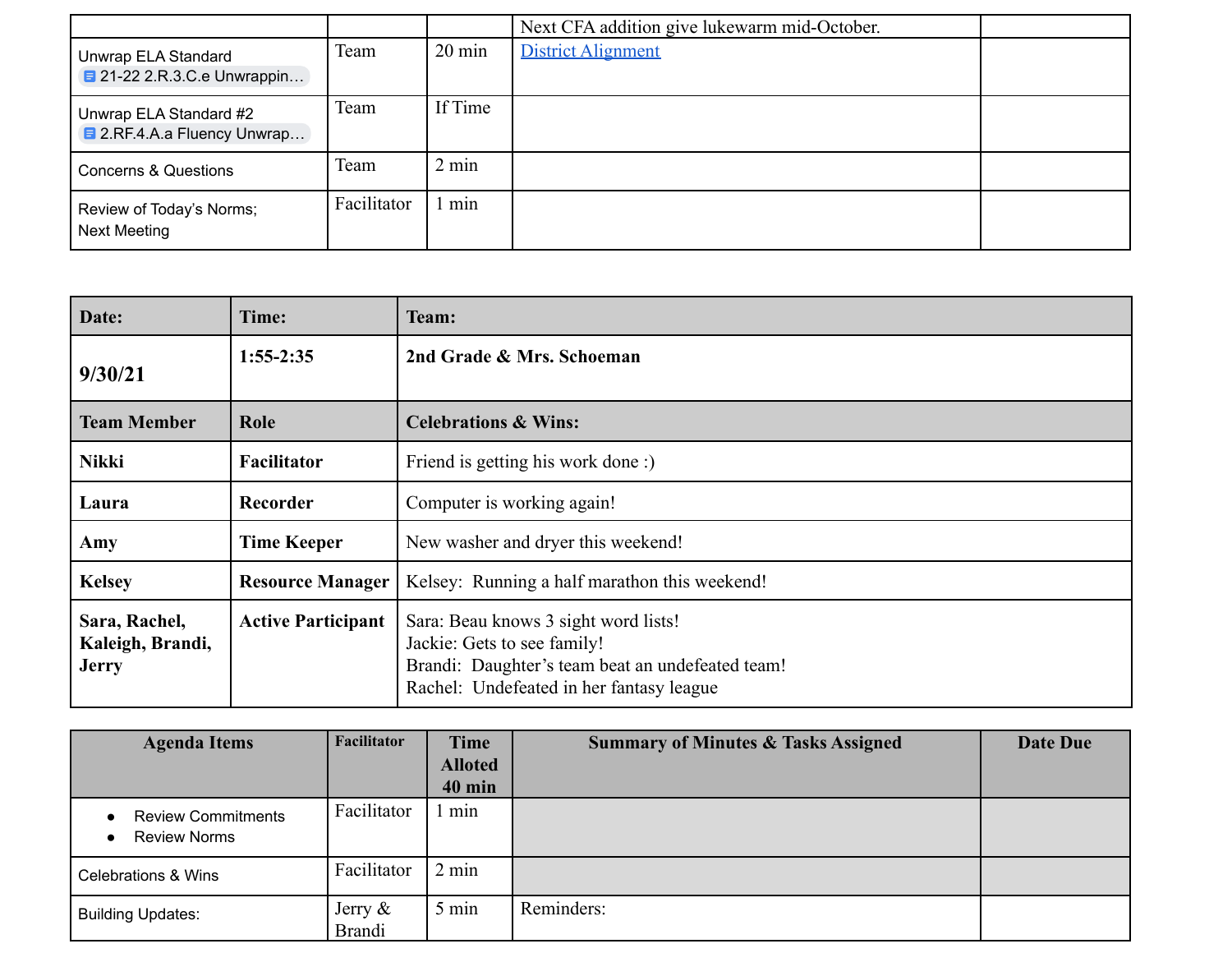| P/T Conf Times Email<br><b>SLO Submission</b>                |             |                  | Parent teacher conference time emails information<br>went out on Monday. Will be sent out to families<br>Monday morning 10/4.<br>Finish up the data in your SLO template.                                                                                                                                                                                                                                                                                                                                                    |
|--------------------------------------------------------------|-------------|------------------|------------------------------------------------------------------------------------------------------------------------------------------------------------------------------------------------------------------------------------------------------------------------------------------------------------------------------------------------------------------------------------------------------------------------------------------------------------------------------------------------------------------------------|
| Check In 2.NBT.A.4 Place Value--<br><b>RTI Groups</b>        | Team        | If Neede         | Cycle 1: 2.NBT.A.1<br>Test for Place Value: Week of October 4-8<br>Sara: RTI group for Skyler, Christian, and Andrea<br>Give test next week sometime.<br>Temperature checks are showing silly mistakes.<br>Data entered into spreadsheet before PLT week of 14th.<br>Sara:<br>Counting together, starting to have trouble in the<br>teens.<br>Starting with recognizing 1-5 within tens frame.<br>Students missed many of these concepts in<br>kindergarten during shutdown.<br>Next CFA addition give lukewarm mid-October. |
| Unwrap ELA Standard<br><b>■ 21-22 2.R.3.C.e Unwrappin</b>    | Team        | $20 \text{ min}$ | <b>District Alignment</b>                                                                                                                                                                                                                                                                                                                                                                                                                                                                                                    |
| Unwrap ELA Standard #2<br><b>E</b> 2.RF.4.A.a Fluency Unwrap | Team        | If Time          |                                                                                                                                                                                                                                                                                                                                                                                                                                                                                                                              |
| <b>Concerns &amp; Questions</b>                              | Team        | 2 min            |                                                                                                                                                                                                                                                                                                                                                                                                                                                                                                                              |
| Review of Today's Norms;<br><b>Next Meeting</b>              | Facilitator | 1 min            |                                                                                                                                                                                                                                                                                                                                                                                                                                                                                                                              |

| Date:              | Time:       | Team:                                                                   |
|--------------------|-------------|-------------------------------------------------------------------------|
| 9/23/21            | $1:55-2:35$ | 2nd Grade & Mrs. Schoeman                                               |
| <b>Team Member</b> | Role        | <b>Celebrations &amp; Wins:</b>                                         |
| <b>Nikki</b>       | Facilitator | Olivia loves homework and gets it done on her own! Multi-tasking queen! |
| Laura              | Recorder    | Student is opening up and talking more/socializing more!                |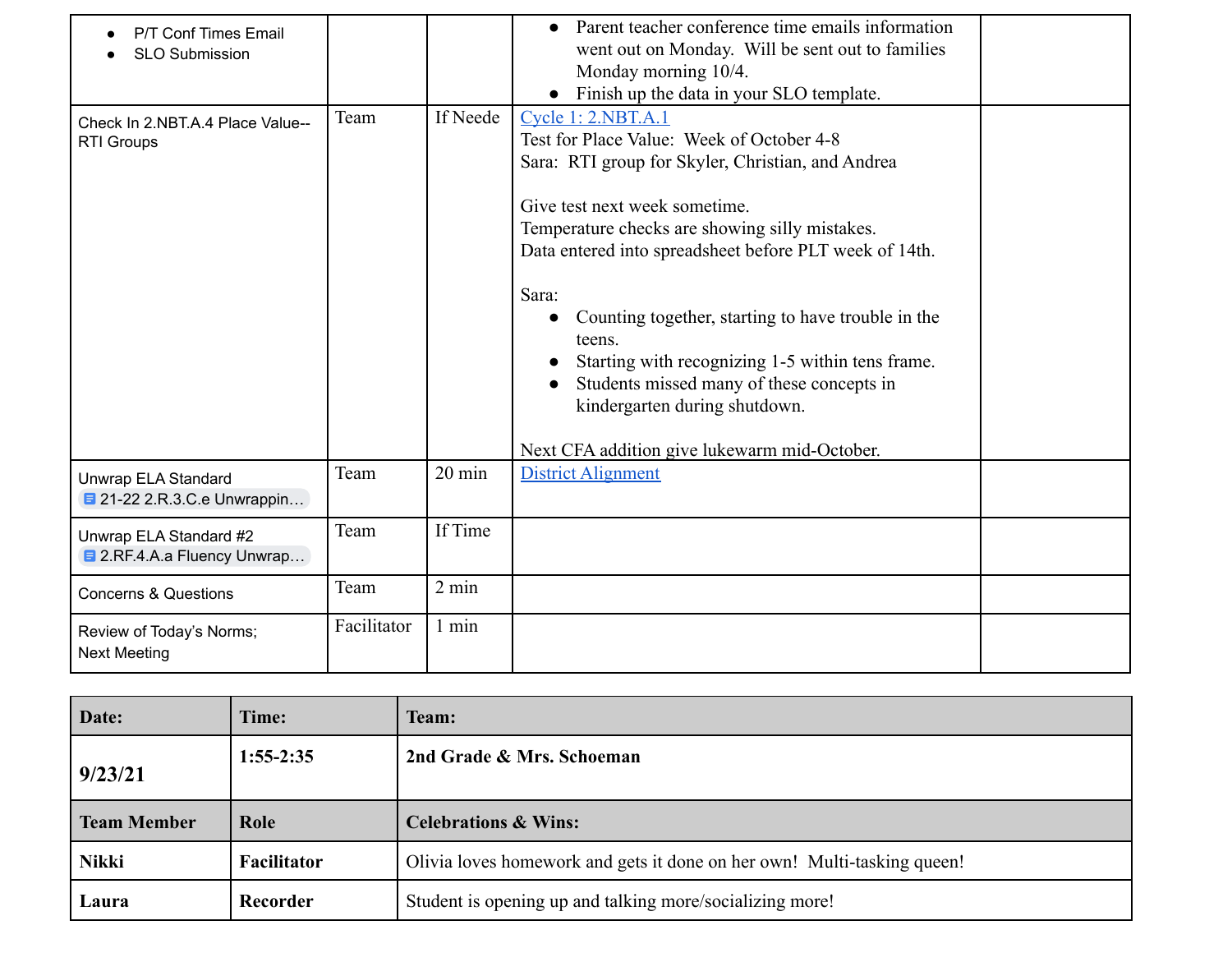| Amy                                               | <b>Time Keeper</b>        | Gender reveal party this weekend!                                                                                                                                                                                                                                                                                                                            |
|---------------------------------------------------|---------------------------|--------------------------------------------------------------------------------------------------------------------------------------------------------------------------------------------------------------------------------------------------------------------------------------------------------------------------------------------------------------|
| <b>Kelsey</b>                                     |                           | <b>Resource Manager</b>   Got to see her friend over the weekend!                                                                                                                                                                                                                                                                                            |
| Sara, Rachel,<br>Kaleigh, Brandi,<br><b>Jerry</b> | <b>Active Participant</b> | Rachel: Another gender reveal party!<br>Jackie: Gets to see one of her grand-nephews!<br>Brooke: Gets to see her niece from California this weekend!<br>Sara: Student finally opening up to her!<br>Kaleigh: Another student stood up for a classmate when someone was being unkind!<br>Brandi: Getting to go to Memphis this weekend for soccer tournament. |

| <b>Agenda Items</b>                                                              | <b>Facilitator</b>          | <b>Time</b>                     | <b>Summary of Minutes &amp; Tasks Assigned</b>                                                                                                                                                                                                                                                                                                                                                                                                                                                                                                                                                      | <b>Date Due</b> |
|----------------------------------------------------------------------------------|-----------------------------|---------------------------------|-----------------------------------------------------------------------------------------------------------------------------------------------------------------------------------------------------------------------------------------------------------------------------------------------------------------------------------------------------------------------------------------------------------------------------------------------------------------------------------------------------------------------------------------------------------------------------------------------------|-----------------|
|                                                                                  |                             | <b>Alloted</b><br><b>40 min</b> |                                                                                                                                                                                                                                                                                                                                                                                                                                                                                                                                                                                                     |                 |
| <b>Review Commitments</b><br><b>Review Norms</b>                                 | Facilitator                 | 1 min                           |                                                                                                                                                                                                                                                                                                                                                                                                                                                                                                                                                                                                     |                 |
| <b>Celebrations &amp; Wins</b>                                                   | Facilitator                 | $2 \text{ min}$                 |                                                                                                                                                                                                                                                                                                                                                                                                                                                                                                                                                                                                     |                 |
| <b>Building Updates:</b><br>Reading Int. Homework<br>(Jackie)<br>P/T Conferences | Jerry $\&$<br><b>Brandi</b> | 5 min                           | Reminders:<br>Jackie: Reading team homework for the week in<br>$\bullet$<br>place of what we might be doing as a grade level.<br>Brandi: P/T conferences will be virtual this year.<br>One zoom link with a waiting room. Action team is<br>working on a template for student-led conference.<br>For K-2, some details will be shared about recording<br>student led conferences via Seesaw to share with<br>parents ahead of time. Focus on areas to work on,<br>areas where progress has been made, areas where<br>student is doing well, where parents can help, and<br>where we are going next. |                 |
| Check In 2.NBT.A.4 Place Value--<br><b>RTI Groups</b>                            | Team                        | $10 \text{ min}$                | <b>Cycle 1: 2.NBT.A.1</b><br>Test for Place Value: Week of October 4-8<br>Sara: RTI group for Skyler, Christian, and Andrea                                                                                                                                                                                                                                                                                                                                                                                                                                                                         |                 |
| Unwrap ELA Standard<br><b>E</b> 21-22 2.R.3.C.e Unwrappin                        | Team                        | 20 min                          | <b>District Alignment</b>                                                                                                                                                                                                                                                                                                                                                                                                                                                                                                                                                                           |                 |
| <b>Concerns &amp; Questions</b>                                                  | Team                        | $2 \text{ min}$                 |                                                                                                                                                                                                                                                                                                                                                                                                                                                                                                                                                                                                     |                 |
| Review of Today's Norms;<br><b>Next Meeting</b>                                  | Facilitator                 | 1 min                           |                                                                                                                                                                                                                                                                                                                                                                                                                                                                                                                                                                                                     |                 |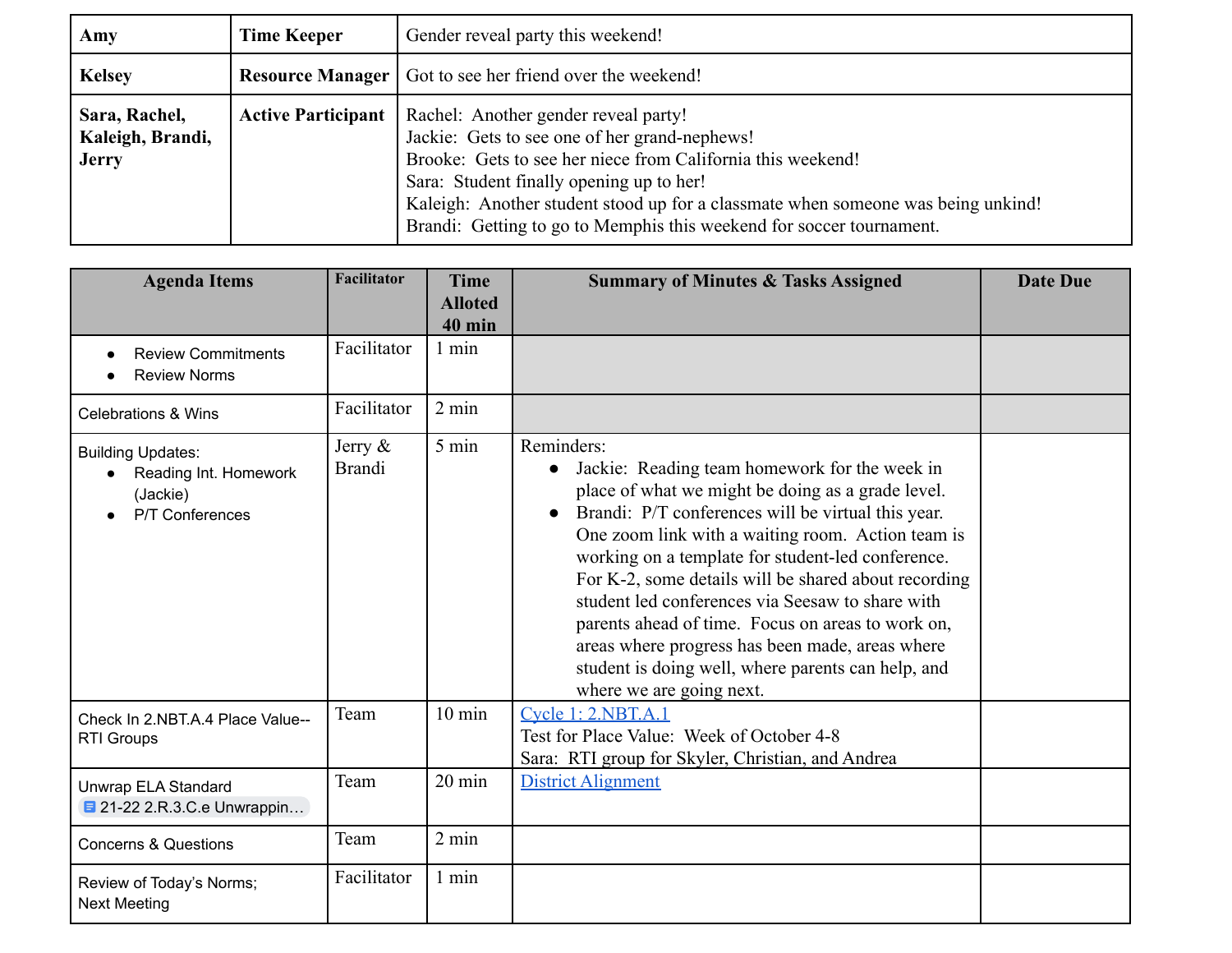| Date:                                             | Time:                     | Team:                                                                                                                                                                                                                                                                                                    |
|---------------------------------------------------|---------------------------|----------------------------------------------------------------------------------------------------------------------------------------------------------------------------------------------------------------------------------------------------------------------------------------------------------|
| 9/16/21                                           | $1:55-2:35$               | 2nd Grade & Mrs. Schoeman                                                                                                                                                                                                                                                                                |
| <b>Team Member</b>                                | Role                      | <b>Celebrations &amp; Wins:</b>                                                                                                                                                                                                                                                                          |
| <b>Nikki</b>                                      | <b>Facilitator</b>        | Colin's job has changed, however dinner is made and laundry is done every night!                                                                                                                                                                                                                         |
| Laura                                             | Recorder                  | Date night with Aunt Laura                                                                                                                                                                                                                                                                               |
| Amy                                               | Time Keeper               | Got to see an Eagle soaring alongside her car on the way to work this morning.                                                                                                                                                                                                                           |
| <b>Kelsey</b>                                     | <b>Resource Manager</b>   | Going to KC this weekend!                                                                                                                                                                                                                                                                                |
| Sara, Rachel,<br>Kaleigh, Brandi,<br><b>Jerry</b> | <b>Active Participant</b> | Sara: Forgot that it was Thursday!<br>Jackie: New grandneice is coming in February!<br>Rachel: Inheriting one of grandmother's paintings!<br>Kaleigh: Feeling better!<br>Brandi: Block party for national night out in neighborhood and was able to meet neighbors!<br>Jerry: Cards in the playoff hunt! |

| <b>Agenda Items</b>                                                                     | Facilitator                 | <b>Time</b><br><b>Alloted</b><br><b>40 min</b> | <b>Summary of Minutes &amp; Tasks Assigned</b>                                                                                                                                                                                                                                                                                                                                                                                                                               | <b>Date Due</b> |
|-----------------------------------------------------------------------------------------|-----------------------------|------------------------------------------------|------------------------------------------------------------------------------------------------------------------------------------------------------------------------------------------------------------------------------------------------------------------------------------------------------------------------------------------------------------------------------------------------------------------------------------------------------------------------------|-----------------|
| <b>Review Commitments</b><br><b>Review Norms</b>                                        | Facilitator                 | 1 min                                          |                                                                                                                                                                                                                                                                                                                                                                                                                                                                              |                 |
| <b>Celebrations &amp; Wins</b>                                                          | Facilitator                 | $2 \text{ min}$                                |                                                                                                                                                                                                                                                                                                                                                                                                                                                                              |                 |
| <b>Building Updates:</b><br><b>COVID Protocols</b><br>Recess<br><b>Fundraiser Video</b> | Jerry $\&$<br><b>Brandi</b> | $5 \text{ min}$                                | Reminders:<br>Seating charts readily available. Keep track of<br>where kids are at, especially if doing flexible seating<br>where students are moving from place to place.<br>Laminated charts might be helpful for changing<br>spots each day.<br>Recess follow up: Parents were appreciative of the<br>explanation.<br>Fundraiser Video: Link will be shared with staff to<br>share with students at 2:45. Students take home<br>packet tomorrow. Lasts until October 1st. |                 |
| Analyze 2.NBT.A.4 Place Value                                                           | Team                        | $25 \text{ min}$                               | <b>Cycle 1: 2.NBT.A.1</b>                                                                                                                                                                                                                                                                                                                                                                                                                                                    |                 |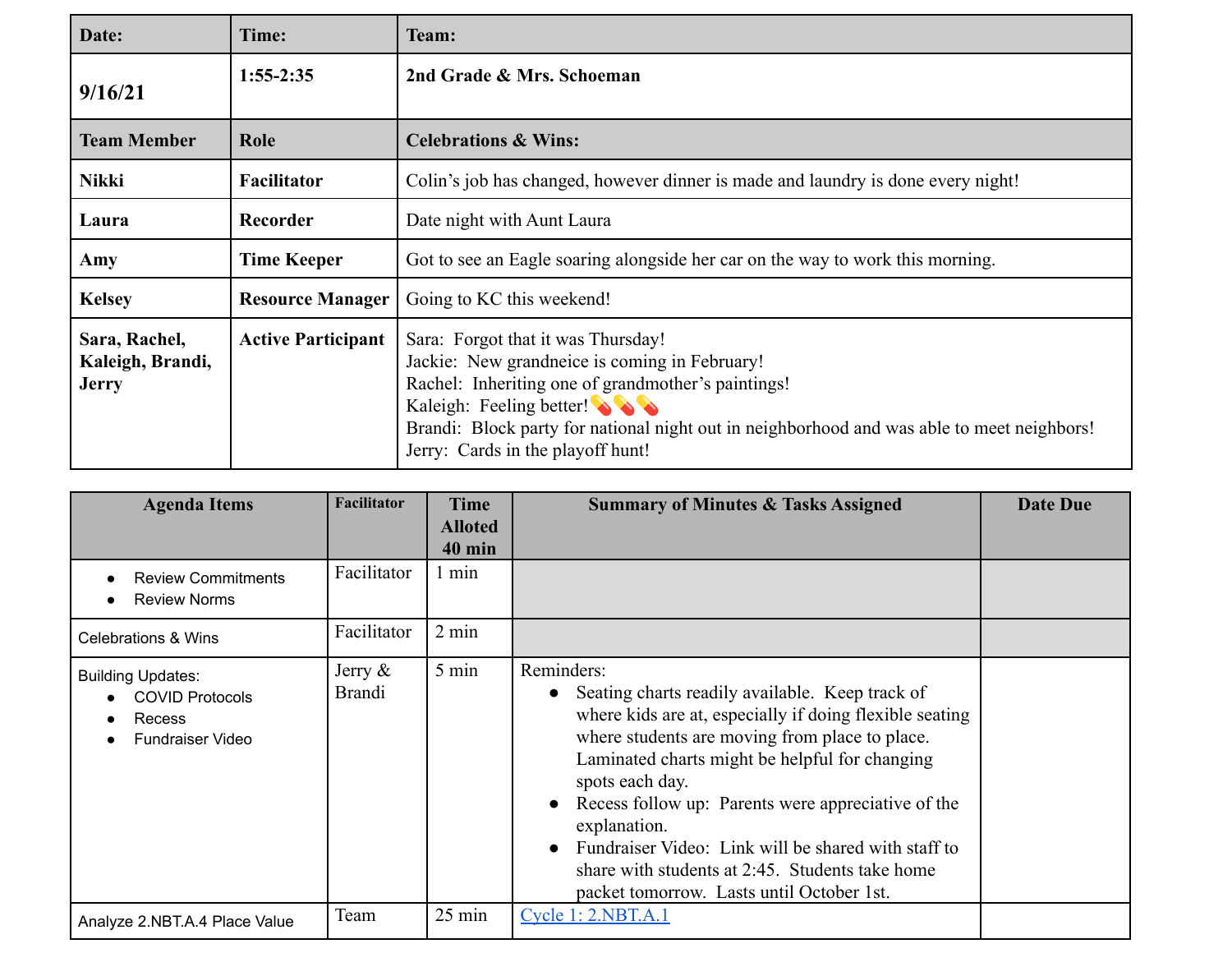| Unwrap ELA Standard<br>$\blacksquare$ 21-22 2.R.3.C.e Unwrappin | Team        | If time | District Alignment |  |
|-----------------------------------------------------------------|-------------|---------|--------------------|--|
| <b>Concerns &amp; Questions</b>                                 | Team        | 2 min   |                    |  |
| Review of Today's Norms;<br>Next Meeting                        | Facilitator | min     |                    |  |

| Date:                                             | Time:                     | Team:                                                                                                                                                                                                                                                                                                 |
|---------------------------------------------------|---------------------------|-------------------------------------------------------------------------------------------------------------------------------------------------------------------------------------------------------------------------------------------------------------------------------------------------------|
| 9/9/21                                            | $1:55-2:35$               | 2nd Grade & Mrs. Schoeman                                                                                                                                                                                                                                                                             |
| <b>Team Member</b>                                | Role                      | <b>Celebrations &amp; Wins:</b>                                                                                                                                                                                                                                                                       |
| <b>Nikki</b>                                      | <b>Facilitator</b>        | Both kids got 2nd place at their tournaments                                                                                                                                                                                                                                                          |
| Laura                                             | <b>Recorder</b>           |                                                                                                                                                                                                                                                                                                       |
| Amy                                               | <b>Time Keeper</b>        |                                                                                                                                                                                                                                                                                                       |
| <b>Kelsey</b>                                     | <b>Resource Manager</b>   | Gets to see mom                                                                                                                                                                                                                                                                                       |
| Sara, Rachel,<br>Kaleigh, Brandi,<br><b>Jerry</b> | <b>Active Participant</b> | Sara: no summer slide with reading!<br>Jerry: Great fire drill<br>Brandi: Whisk app that pulls recipes from all different places, it connects to Instacart and<br>makes your grocery list.<br>Rachel: Gender reveal party this weekend.<br>Brooke: Great to hear conversations of all the PLTs today! |

| <b>Agenda Items</b>                                    | Facilitator                 | <b>Time</b><br><b>Alloted</b> | <b>Summary of Minutes &amp; Tasks Assigned</b>                                                                                  | Date Due |
|--------------------------------------------------------|-----------------------------|-------------------------------|---------------------------------------------------------------------------------------------------------------------------------|----------|
|                                                        |                             | <b>40 min</b>                 |                                                                                                                                 |          |
| <b>Review Commitments</b><br><b>Review Norms</b>       | Facilitator                 | min                           |                                                                                                                                 |          |
| Celebrations & Wins                                    | Facilitator                 | $2 \text{ min}$               |                                                                                                                                 |          |
| <b>Building Updates:</b><br>■ 2021-2022 OFES Friday Mo | Jerry $\&$<br><b>Brandi</b> | 5 min                         | Mistake clarification to October dates on Friday meeting<br>date calendar. See corrections in the document attached at<br>left. |          |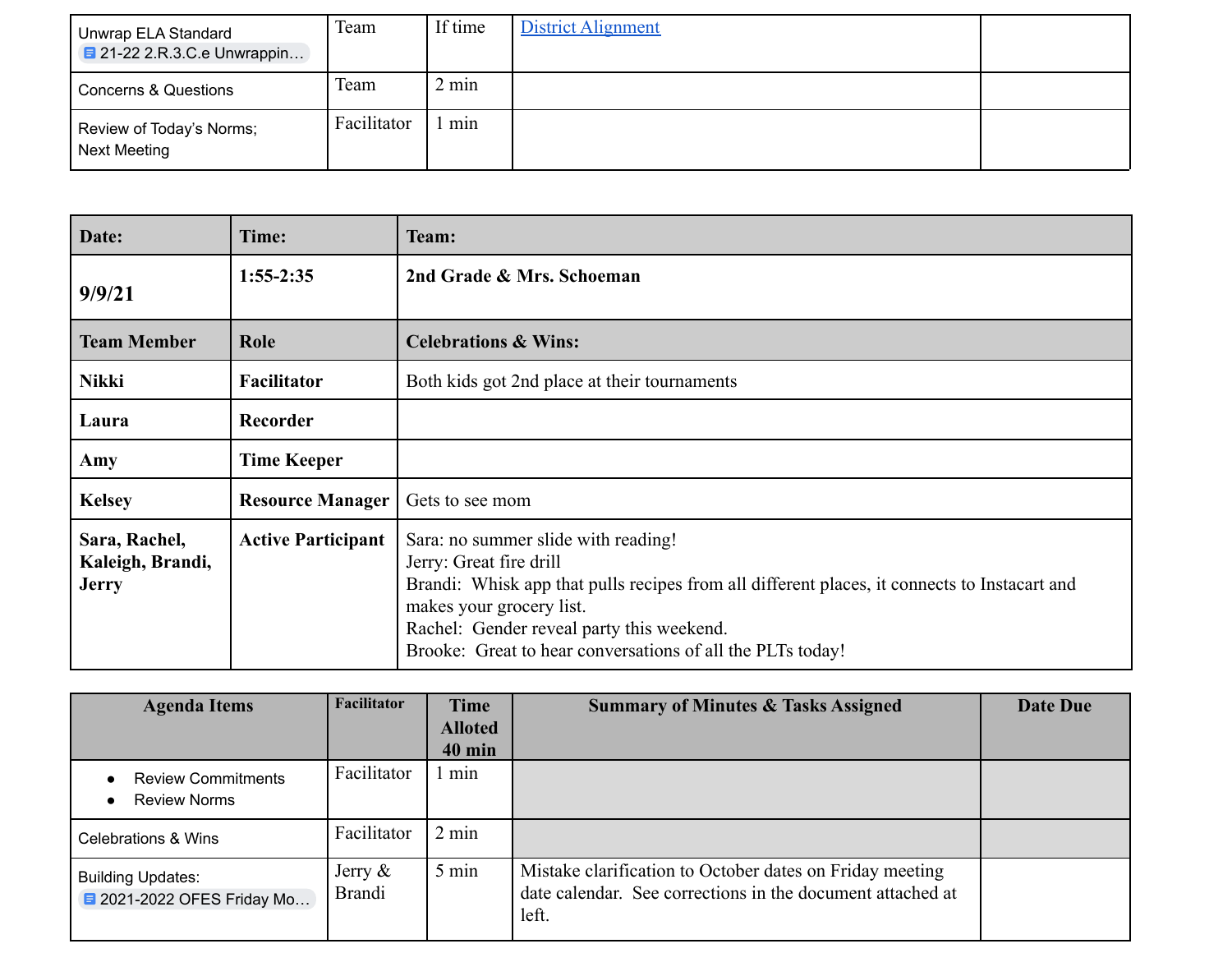| Unwrap ELA Standard<br><b>E</b> 21-22 2.R.3.C.e Unwrappin | Team        | $15 \text{ min}$ | <b>District Alignment</b> |  |
|-----------------------------------------------------------|-------------|------------------|---------------------------|--|
|                                                           | Team        | $10 \text{ min}$ |                           |  |
| <b>Concerns &amp; Questions</b>                           | Team        | $2 \text{ min}$  |                           |  |
| Review of Today's Norms;<br><b>Next Meeting</b>           | Facilitator | min              |                           |  |

| Date:                                             | Time:                     | Team:                                                                                                                                                                |  |  |  |
|---------------------------------------------------|---------------------------|----------------------------------------------------------------------------------------------------------------------------------------------------------------------|--|--|--|
| 9/2/21                                            | $1:55-2:35$               | 2nd Grade & Mrs. Schoeman                                                                                                                                            |  |  |  |
| <b>Team Member</b>                                | Role                      | <b>Celebrations &amp; Wins:</b>                                                                                                                                      |  |  |  |
| <b>Nikki</b>                                      | <b>Facilitator</b>        | Nikki: Two soccer tourneys this weekend! $\odot \odot \odot$                                                                                                         |  |  |  |
| Laura                                             | Recorder                  | New dryer                                                                                                                                                            |  |  |  |
| Amy                                               | <b>Time Keeper</b>        | Rachel's coming home for the weekend!                                                                                                                                |  |  |  |
| <b>Kelsey</b>                                     | <b>Resource Manager</b>   |                                                                                                                                                                      |  |  |  |
| Sara, Rachel,<br>Kaleigh, Brandi,<br><b>Jerry</b> | <b>Active Participant</b> | Sara: New antibiotic $\bigotimes$<br>Brandi: An in-person PLT!<br>Jerry: Tyler's coming home!<br>Rachel: Gets to see grandparents for first time since before COVID! |  |  |  |

| <b>Agenda Items</b>                                                                                | <b>Facilitator</b>          | <b>Time</b>     | <b>Summary of Minutes &amp; Tasks Assigned</b>                                                   | <b>Date Due</b> |
|----------------------------------------------------------------------------------------------------|-----------------------------|-----------------|--------------------------------------------------------------------------------------------------|-----------------|
|                                                                                                    |                             | <b>Alloted</b>  |                                                                                                  |                 |
|                                                                                                    |                             | <b>40 min</b>   |                                                                                                  |                 |
| <b>Establish Roles</b><br><b>Establish Norms</b><br><b>Review Commitments</b><br>New Agenda Format | Facilitator                 | min             |                                                                                                  |                 |
| <b>Celebrations &amp; Wins</b>                                                                     | Facilitator                 | $2 \text{ min}$ | <b>Recorded Above.</b>                                                                           |                 |
| <b>Building Updates:</b>                                                                           | Jerry $\&$<br><b>Brandi</b> | $5 \text{ min}$ | Due September 10th! If changes need to be made, you can<br>have it unlocked to continue working. |                 |